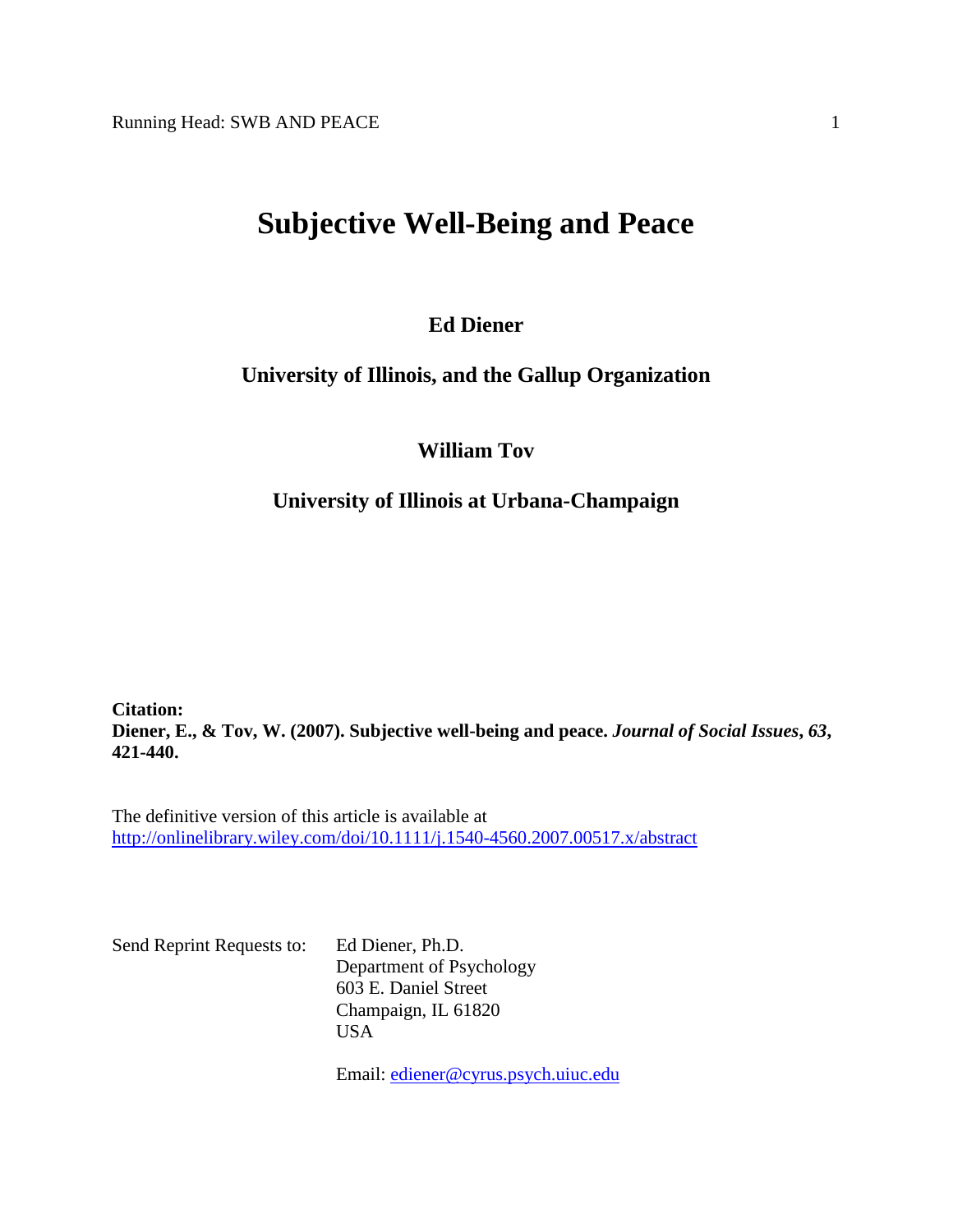#### Abstract

Hierarchical generalized linear modeling (HGLM) was employed to examine the relations between person-level subjective well-being (SWB) and peace-relevant attitudes, and how these relations vary across nations in the World Values Survey. Person-level SWB was associated with more confidence in the government and armed forces, greater emphasis on postmaterialist values, stronger support for democracy, less intolerance of immigrants and racial groups, and greater willingness to fight for one's country. These associations were moderated at the nation level by liberal development, violent inequality, GDP, and nation-level SWB. The moderator effects indicate that happy people are not completely blind to the conditions of their society and that their endorsement of peace attitudes are sensitive to whether the conditions for peace do exist.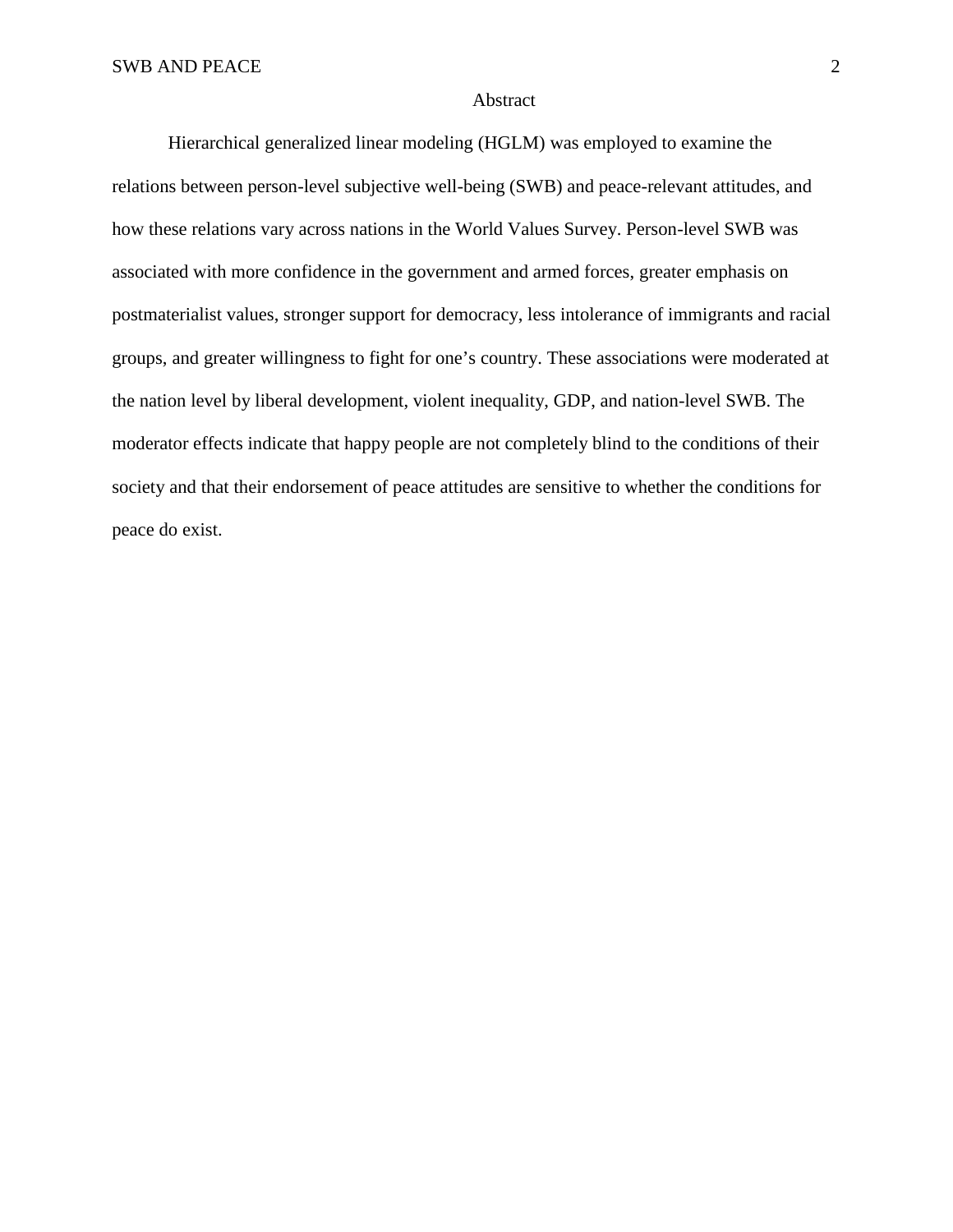Will a happy citizenry create more peace? Although it is often assumed that peace establishes the conditions for happiness, we entertain the possibility that increasing happiness fosters or sustains the conditions for peace. These hypotheses are not mutually exclusive. Instead, they may play complementary roles in a process linking the well-being of a nation to the well-being of its people. The concept of peace has broad appeal because it connects with the human concern for security. However, as de Rivera (2004) notes, the United Nations' program of action for a "culture of peace" likens peace to an ideal society, one in which there is education, equality, tolerance, and freedom to communicate and participate in governance—in short, a society that is not merely safe, but flourishing. To this list of bases for a culture of peace, we propose an essential addition: the subjective well-being (SWB) of the citizenry.

Our use of the term SWB refers to a stable, overall sense of well-being—to emotional and cognitive components that are relatively enduring rather than momentary. The emotional component includes how frequently one experiences positive emotions like happiness, whereas the cognitive component includes judgments of one's satisfaction with life. The term "happiness" can refer to either momentary positive feelings or to long-term well-being. However, for ease of exposition, we will sometimes use the term "happy people" primarily to refer to individuals who have a stable, long-term sense of well-being and are not simply in a temporary positive state. In this paper, we consider the relation between individual SWB and attitudes that may be relevant to various conceptions of peace. We refer to these attitudes (such as confidence in government) as peace-relevant attitudes or simply, peace attitudes. We do not mean to imply that these attitudes cohere tightly within individuals as part of an overall "peaceful personality." Rather, our interest in these attitudes is in their implications for a culture of peace. In such a society, depending on how one conceives it, individuals might endorse some of these attitudes and not others. Whereas SWB concerns individuals' own sense of wellness, peace attitudes concern how individuals perceive the sociopolitical climate of their society.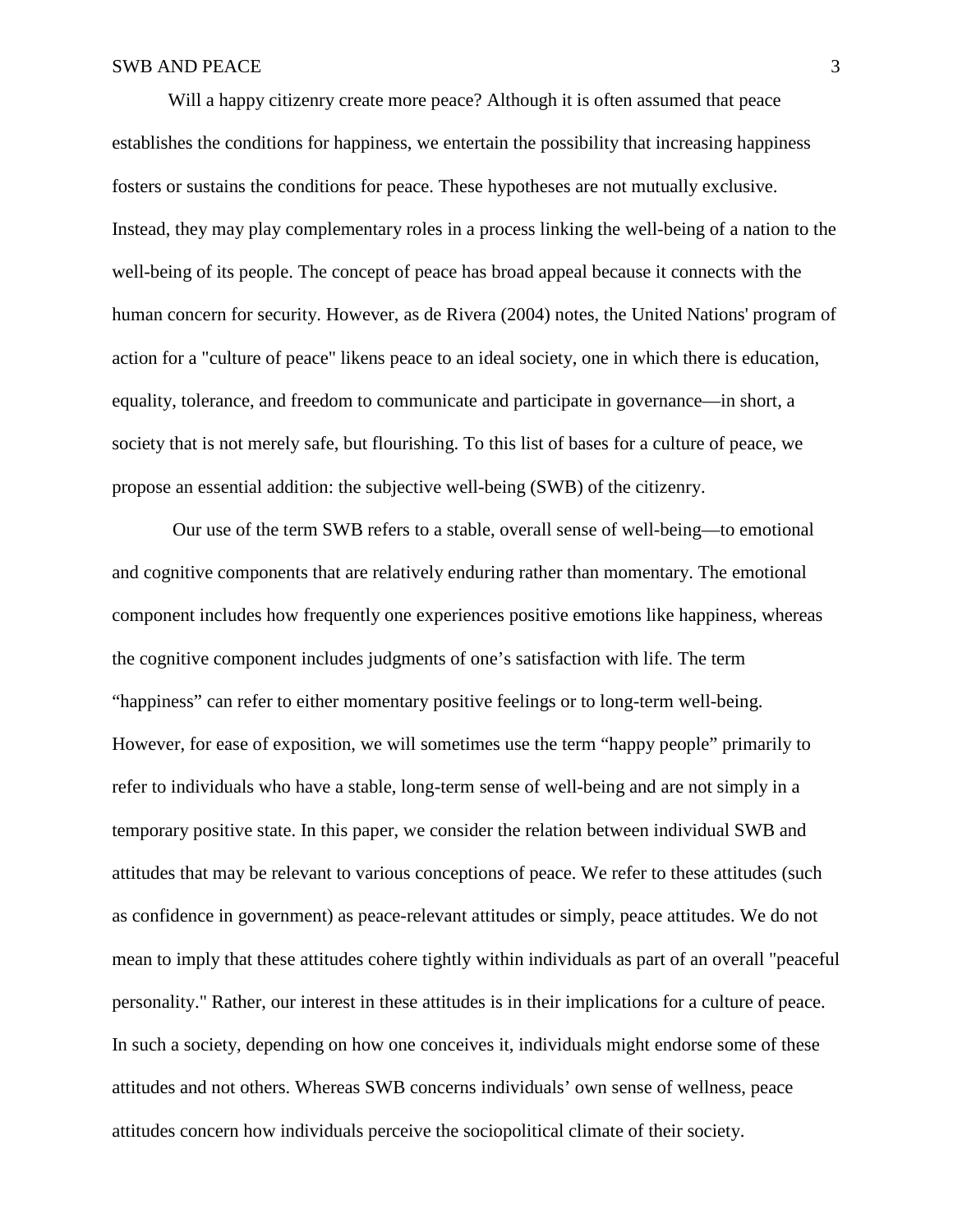#### Peace Attitudes Arising From SWB

At the individual level, SWB may foster peace attitudes by influencing the way people perceive and relate to others. A large body of psychological research suggests that positive emotions predispose individuals to trust and cooperate with others, and to engage in prosocial behaviors (for reviews see Lyubomirsky, King, & Diener, 2005; Tov & Diener, in press). Much of this research is experimental, revealing that people who are induced to feel positive moods are more likely than those who are not to trust and help others, to display greater liking towards others, and to prefer cooperative strategies. In contrast, when people perceive threat or experience fear and anger, they are more likely to endorse punitive measures (Rucker, Polifroni, Tetlock, & Scott, 2004) and are less politically tolerant (Skitka, Bauman, & Mullen, 2004; see Conejeros and Etxebarría this issue). Because prolonged periods of anger and anxiety in a society can lead to instability, it is important for a population to recover from events that threaten security, and positive emotions have been found to predict resilience and recovery in such cases (e.g., the September 11th attacks; Fredrickson, Tugade, Waugh, & Larkin, 2003).

Although the preceding research has emphasized momentary positive emotions, similar effects have been observed among individuals who are *generally* happy and satisfied with their lives (Lyubomirsky et al., 2005). Taken together, this literature suggests several possible links between SWB and peace attitudes. For instance, participatory forms of government require individuals to trust that their fellow citizens will not abuse civil and political liberties that are granted. Thus, by facilitating trust and cooperation, SWB may have important implications for tolerance, as well as support for democracy and individual freedom. If individual well-being is linked to various peace attitudes, this would support the notion of SWB as a basis for a culture of peace.

Peace, Prosperity, and SWB at the Nation Level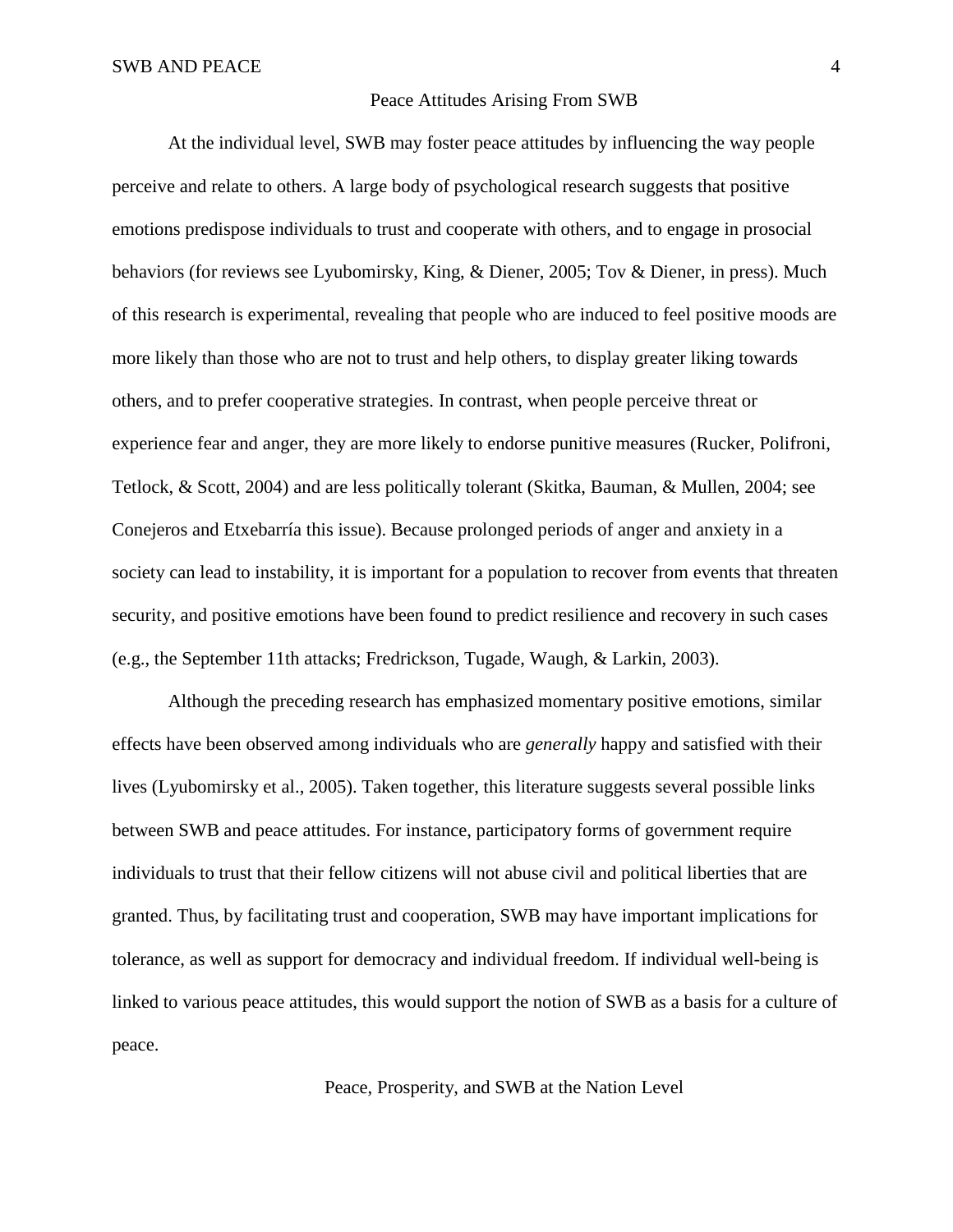Our investigation of peace attitudes concerns subjective perceptions of society—that is, peace in the minds of the people. However, peace can also apply to objective conditions in a society. Previously, de Rivera (2004) conducted a factor analysis on societal indicators relevant to cultures of peace and arrived at four "peace factors": liberal development (an indicator of economic strength and democratic institutions), violent inequality (which reflects homicide rates and unequal income distribution), violent means (the extent of military spending and use), and nurturance (which includes tolerance and education spending). Using a multinational sample, we employ hierarchical generalized linear modeling (HGLM) to explore how these nation-level peace factors relate to: (1) overall levels of peace attitudes in a society, and (2) how strongly these attitudes relate to SWB at the level of the person. The first question asks how prevalent these attitudes are in various types of nations; the second question asks how likely happy people are to endorse an attitude if they are in one type of nation versus another.

Although gross domestic product (GDP) per capita is a component of the liberal development factor (de Rivera, 2004), we also examine specifically how national wealth relates to peace attitudes. Insofar as wealth enables people to meet basic needs, high GDP per capita may imply that a society is relatively stable and secure. However, national wealth is often associated with greater political freedom, equality, and greater societal levels of SWB (Diener, Diener, & Diener, 1995). These conditions overlap greatly and are difficult to disentangle. Are people happier simply because they have met their basic needs? Or are people happier because other correlates of development (e.g., freedom and equality) provide an opportunity structure for individuals to pursue their goals and aspirations? It seems unlikely that increasing wealth alone would ensure peace in the face of large income disparities and growing discontentment. The direction of influence may work both ways: rising prosperity can increase SWB, but rising SWB can influence productivity (Diener & Seligman, 2004; Lyubomirsky et al., 2005) and nurture economic development and political stability (Inglehart & Klingemann, 2000).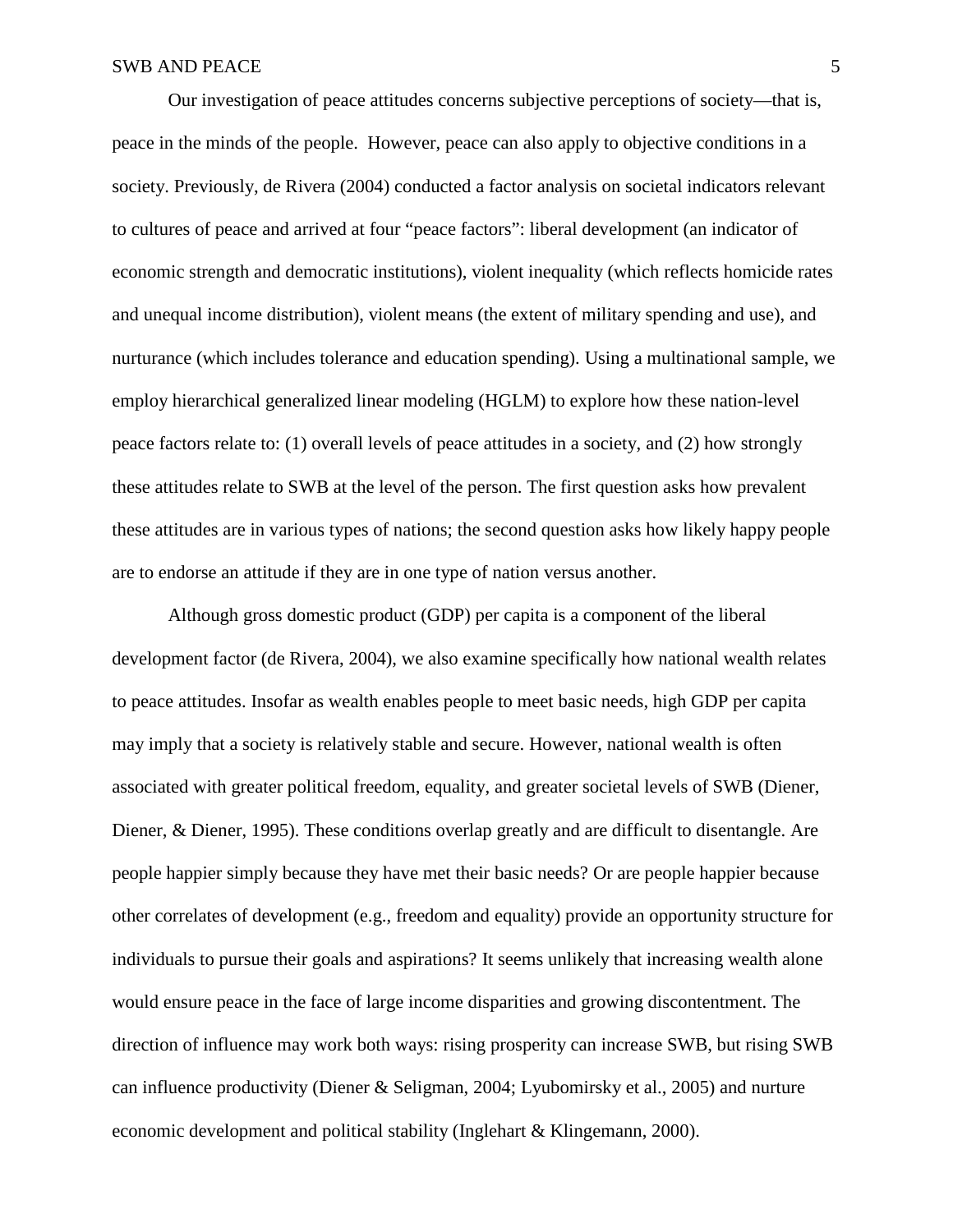Thus, in the interest of developing a culture of peace, factors other than economic indicators are necessary. Diener (2000; Diener & Tov, 2005) argued that societal indicators of SWB be used with economic measures to inform policy decisions. In order to further this discussion, we examine how GDP and nation-level SWB relate to peace attitudes. Although the two are strongly correlated, they may not always have the same consequences for a culture of peace. As such, the extent to which they do or do not has important implications for the utility of subjective measures in supplementing economic indicators. Nation-level SWB is also of interest as a reflection of the emotional climate within a country (Basabe, Paez, Valencia, Rimé, & Diener, 2002) and is therefore in keeping with the theme of this special issue.

### Method

We obtained data from the 1995 and 1999/2000 waves of the World Values Survey (WVS; World Values Survey Organization, 2005). Data from 28 societies could not be included in our analyses either because peace factor scores were not available, or because too many cases were missing from the variables of interest. The final data set consisted of 51,929 adults (age 18 or older) from 51 nations (see Appendix). Although few African nations are represented, the sample still varied greatly in terms of geography, economics, and political structure, enabling us to explore the cross-national effects of GDP, SWB, and the peace factors on peace attitudes.

### *Measures*

### *Person-Level Criterion Variables*

*Confidence in Parliament, Civil Service, and the Armed Forces*. The confidence that people have in sociopolitical institutions helps to sustain peace in a society. Therefore, we examined confidence in parliament and civil service. Respondents indicated their level of confidence on a 4-point scale with  $1 =$  "a great deal",  $2 =$  "quite a lot",  $3 =$  "not very much", and 4 = "none at all". Because peacefulness is commonly associated with nonviolence, we also considered confidence in the armed forces. One might expect peace advocates to downplay the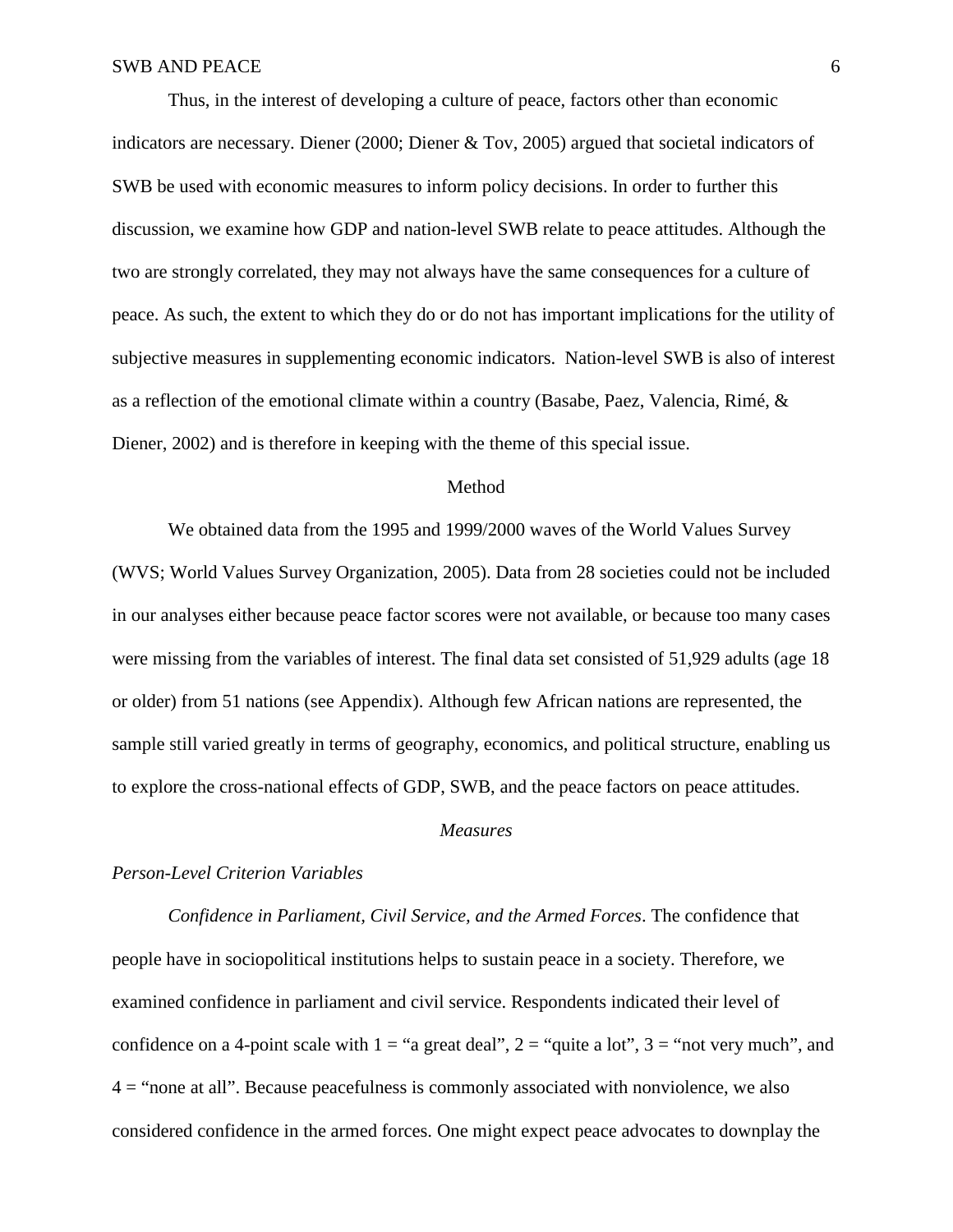importance of military might. On the other hand, confidence in the armed forces might also reflect an overall sense of security. For the purposes of calculating cumulative probabilities (see below), we considered responses of 2 or less to reflect confidence in a given institution.

*Endorsement of Army Rule, Autocracy, and Democracy*. The WVS assessed respondents attitudes toward rule by the military (army rule), rule by a strong all-powerful leader (autocracy), and rule by democracy. Responses were made on a 4-point scale with  $1 =$  "very good",  $2 =$ "fairly good",  $3 =$  "fairly bad", and  $4 =$  "very bad". For army rule and autocracy, responses of 2 or less were counted as endorsement of these political systems. By the same criterion, democracy was endorsed by the vast majority of respondents (92%). Therefore, our results focus only on those who *fully* endorsed democracy (i.e., a response of 1). If a culture of peace supports freedom and participation (de Rivera, 2004), then individuals in such societies should endorse democracy and oppose restrictive forms of government such as army rule or autocracy.

*Postmaterialist Values*. According to Inglehart (2000), greater economic development leads to a shift in people's concerns from basic needs and security (materialist values) to having greater freedom and control over one's life (postmaterialist values). Postmaterialist values seem to accord with cultures of peace, where people are both secure *and* free to focus on their individual goals. In the WVS, respondents were asked which of the following four should be their nation's first and second priorities: giving people more say in government decisions; protecting freedom of speech; maintaining order in the nation; or fighting rising prices. The first two goals reflect postmaterialist concerns whereas the latter two reflect materialist concerns. Respondents who selected two postmaterialist goals were coded as '1'; those who selected only one were coded as '2'; and those who did not select any postmaterialist goals were coded as '3'.

*Racial Intolerance*. Respondents indicated whether they objected to living near people who were of a different race or immigrants/foreign workers. As a measure of racial and ethnic intolerance, respondents who objected to living near both groups were coded as '1', those who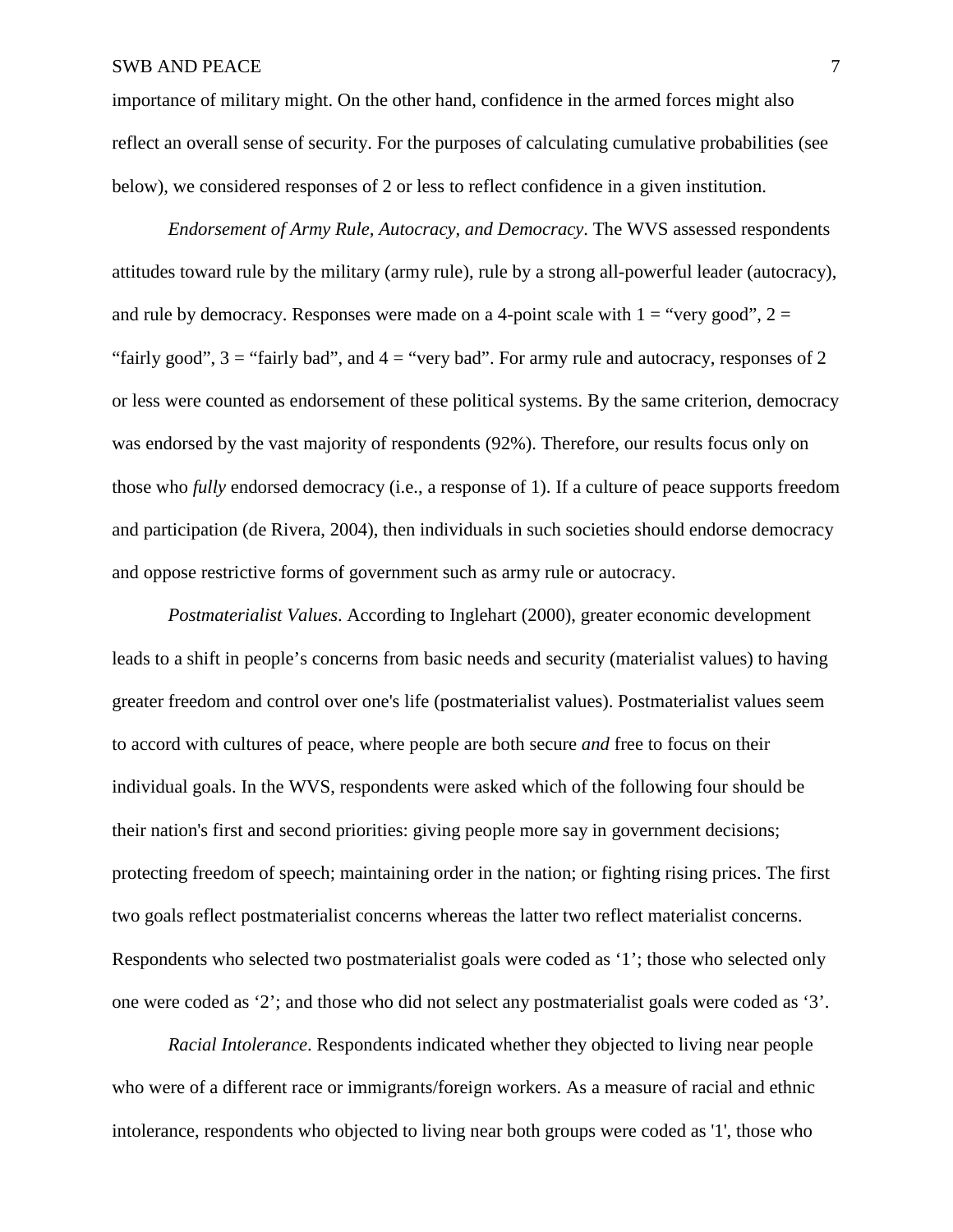objected to living near one of the groups were coded as '2', and those who did not object to living near either were coded as '3'. Responses of 2 or less were counted as reflecting racial intolerance.

*Restrictions on Immigration*. Attitudes toward immigration policy were measured on a 4 point scale with the following value labels: 1 = "Prohibit people coming here from other countries";  $2 =$  "Place strict limits on the number of foreigners who can come here";  $3 =$  "Let people come as long as there are jobs available"; and  $4 =$  "Let anyone come who wants to". Thus, lower numbers reflect a preference for greater restrictions on immigration. Responses of 2 or less were counted as having a restrictive attitude toward immigration.

*Willingness to Fight for Country*. As a measure of attitudes toward the use of violence, we examined respondents' willingness to fight for their country *if* it went to war  $(1 = yes, 0 = no)$ . However, due to the framing of the questions, responses could be interpreted more specifically as an acceptance of violence only as a last resort. Also, data were only available for 36 countries (see Appendix). Despite its limitations, examining the willingness to fight could refine the "culture of peace" construct and its implications for individual attitudes.

### *Person-Level Predictor: Person-Level SWB*

As an indicator of overall SWB, we averaged two questions regarding how happy respondents generally felt and how satisfied they were with their lives. Scores ranged from 1 (not at all happy and dissatisfied) to 7 (very happy and satisfied). In our HGLM analyses, each respondent's SWB score was used as a predictor at the person-level of analysis.

### *Nation-Level Predictors*

*Peace Factor Scores*. We used each nation's factor scores on the four peace factors (liberal development, violent inequality, violent means, and nurturance; de Rivera, 2004) as predictors of between-nation differences in peace attitudes.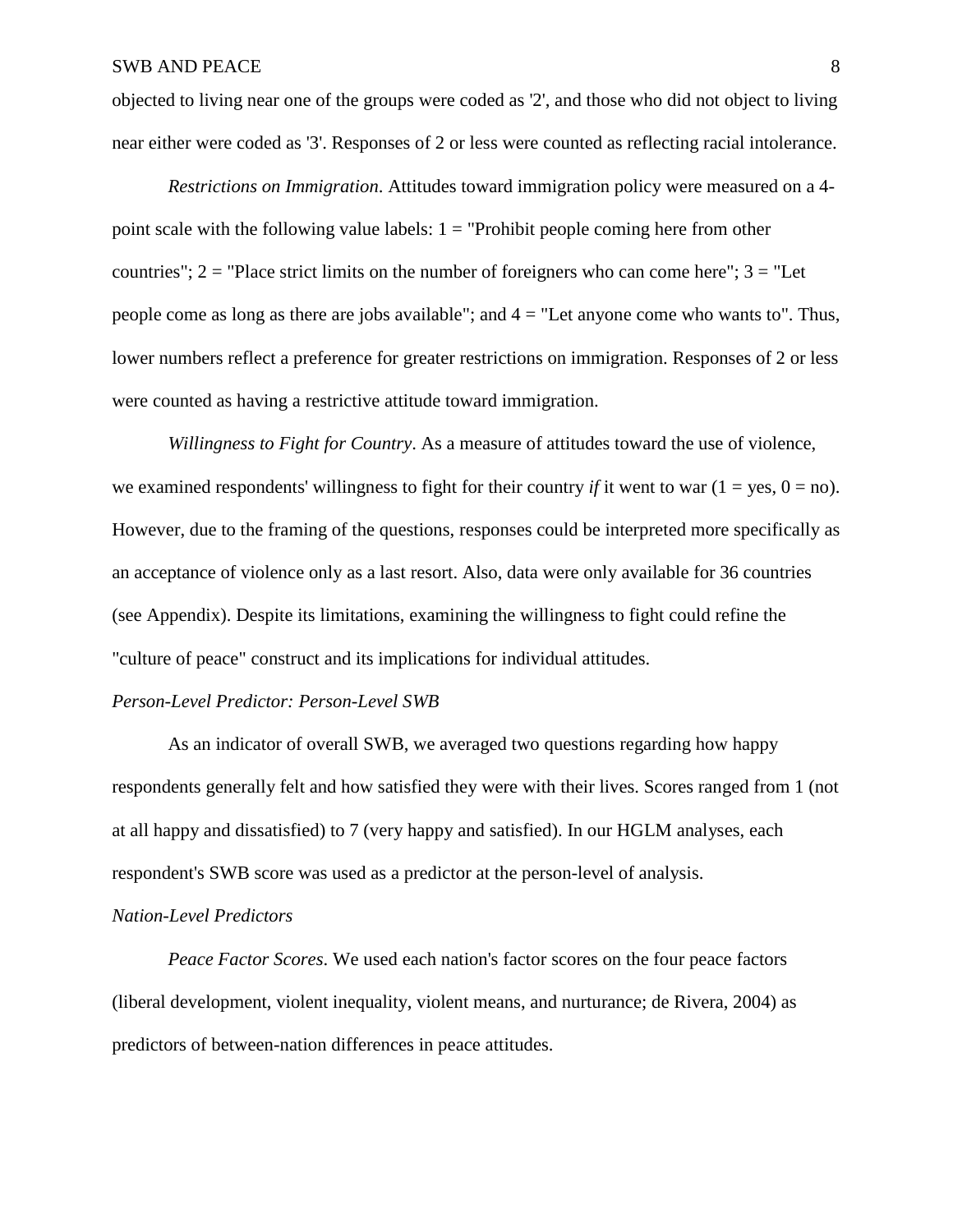*Gross Domestic Product (GDP) Per Capita.* We obtained per capita GDP data from the Penn World Tables (Heston, Summers, & Aten, 2002) in constant 1996 dollars. Due to the wide variance in GDP, all analyses employed the natural log of GDP per capita (log GDP).

*Nation-Level SWB*. For each nation, mean SWB was computed by averaging across all respondents within the same nation.

### *Data Analytic Strategy*

Because all peace attitudes were measured using at most four response categories, the data were often skewed and random effects were not normally distributed. In such cases, ordinal logistic regression models are preferable. Treating the criterion variables as ordinal requires a nonlinear approach (HGLM; however see Basabe and Valencia in this issue for a complementary analysis using collective level correlations of logged variables). Instead of predicting a raw score  $(\hat{Y}_{ii})$ , ordinal HGLM (Raudenbush & Bryk, 2002) generates a regression equation that can be used to predict the log-odds  $(\eta_{ii})$  of giving a certain response. Log-odds can then be converted into probabilities via the following formula:  $\exp(\eta_{ii})/[1 + \exp(\eta_{ii})]$ . In the present study, we will often present cumulative log-odds and hence, cumulative probabilities (e.g., the probability that a respondent will select a 2 or lower on a 4-point scale). At the person-level, the log-odds that person *i* in country *j* will endorse a peace attitude is predicted from his or her level of SWB:

Person-Level Model:  $\eta_{ii} = \beta_{0i} + \beta_{1i}(SWB_{ii} - NSWB_{i})$ 

where  $\beta_{1i}$  represents the effect of SWB on the likelihood that person *i* in nation *j* will endorse an attitude. Each person's score  $(SWB_{ii})$  is centered on his or her nation's average  $(NSWB_{i})$  so that the intercept  $(\beta_{0i})$  represents the average log-odds that people in nation *j* endorse a given attitude.

Preliminary tests of random-coefficients models (Raudenbush & Bryk, 2002) indicated that the 51 nations in our sample varied significantly in terms of the average log-odds of endorsing peace attitudes (i.e., the size of the intercept  $\beta_{0i}$ ), as well as how strongly person-level SWB was associated with log-odds of endorsement (i.e., the size of the slope  $\beta_{1i}$ ). Therefore, we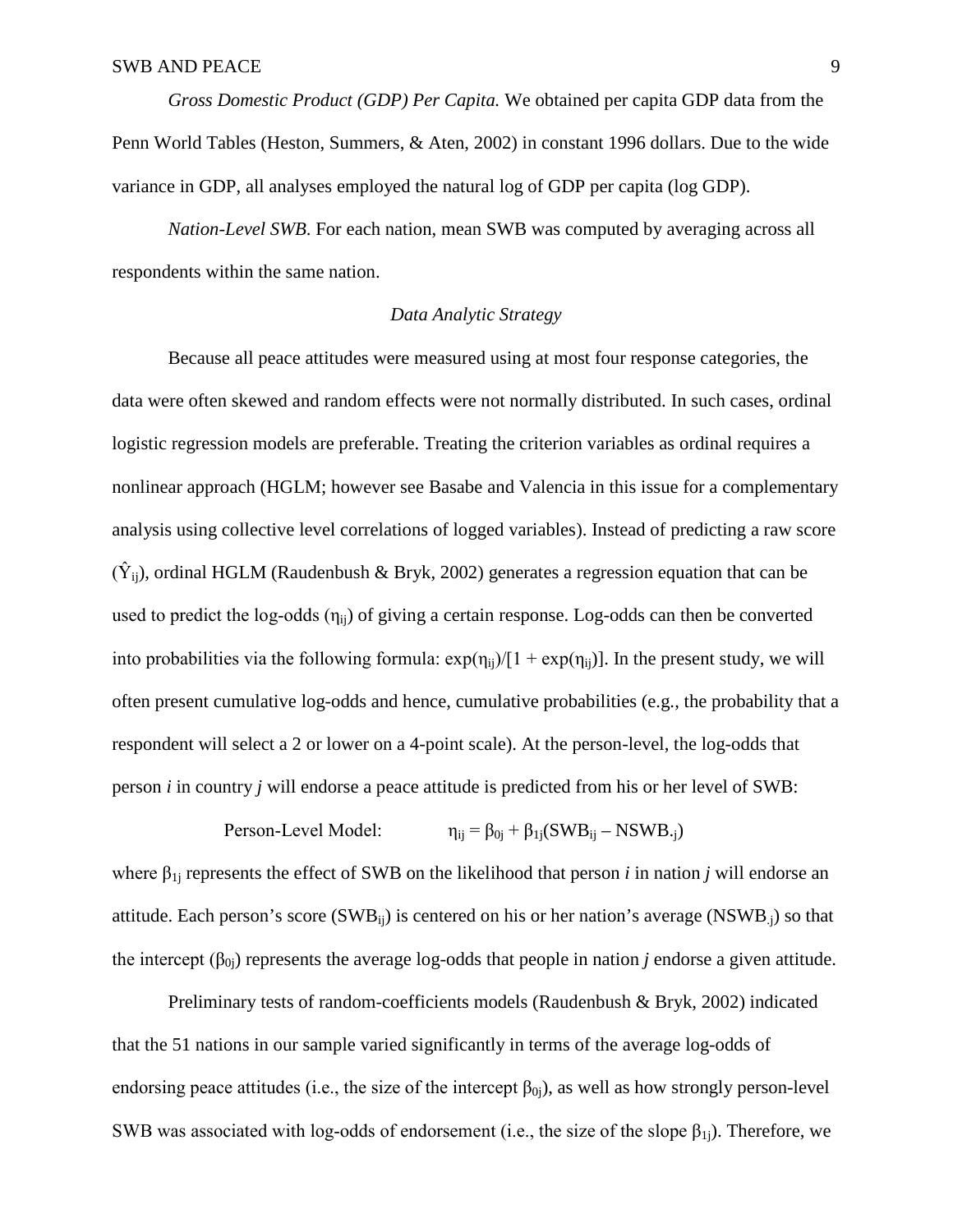sought to determine whether nation-level characteristics were associated with cross-national differences in the intercept and slope, as presented in the following equations:

| Nation-Level Intercept Model: | $\beta_{0i} = \gamma_{00} + \gamma_{01} W_{1i} + u_{0i}$ |
|-------------------------------|----------------------------------------------------------|
| Nation-Level Slope Model:     | $\beta_{1i} = \gamma_{10} + \gamma_{11}W_{1i} + u_{1i}$  |

In the nation-level intercept model,  $\gamma_{00}$  is the grand intercept (typical log-odds of endorsement for nations that have average nation-level characteristics–e.g., average GDP), and  $\gamma_{01}$  represents the effect of a nation-level predictor  $W_{1j}$  (e.g., GDP) on the size of the intercept ( $\beta_{0j}$ ) in nation *j*. In the nation-level slope model,  $\gamma_{10}$  is the grand slope (average effect of person-level SWB on log-odds of endorsement across all 51 nations), and  $\gamma_{11}$  is a moderator effect (the effect of a nation-level predictor (W<sub>1j</sub>) on the size of the slope ( $\beta_{1j}$ ) in nation *j*). All nation-level predictors were grand-mean centered before entering them into the models. Finally,  $u_{0i}$  and  $u_{1i}$  are residuals representing variance in the intercept and slope, respectively, that remain unaccounted for by nation-level predictors.

### Results

#### *Hierarchical Models Using Peace Factors*

*Interpreting the results of HGLM analyses.* We explored the relation between nationlevel peace factors, person-level SWB, and person-level peace attitudes using four types of hierarchical models. For each model, a peace factor score (e.g., liberal development) was used as the nation-level predictor  $(W_{1i})$ . These models (Models 1 to 4) are presented in Table 1 with the unit-specific estimates of the grand intercept and unstandardized/standardized coefficients (see Raudenbush & Bryk, 2002, for a discussion of unit-specific estimates). As an example, take Model 1 in which liberal development is used as a nation-level predictor. In the first column, we see that  $\gamma_{01} = -.18$  ( $p < .10$ ), indicating that liberal development is associated with a lower logodds (at the nation-level) of being confident in civil service. This suggests that societal levels of confidence tend to be lower when liberal development is high. We can compute the average log-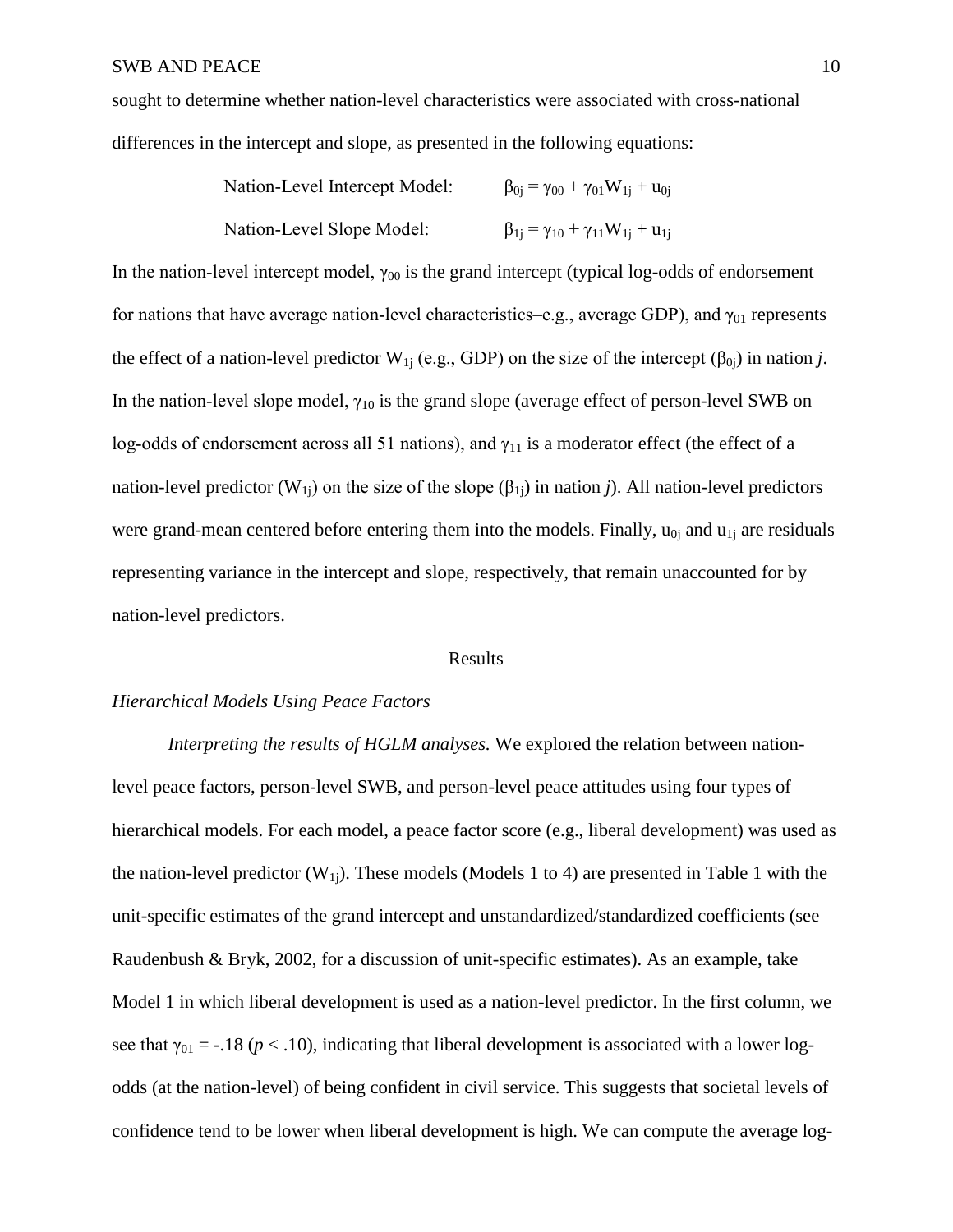odds of confidence when liberal development is high (e.g., liberal development factor score  $= 1$ ) as  $\beta_{0j} = \gamma_{00} + \gamma_{01} W_{1j} = -.25 + (-.18)(1) = -.43$ . Thus, in a country where liberal development is high, the overall probability of confidence in civil service is equal to  $exp(-.43)/[1 + exp(-.43)] =$ .39, or 39%. In Table 1, we also see that on average, person-level SWB is associated with greater log-odds of confidence in civil service ( $\gamma_{10} = .12$ ). However, the effect of liberal development on the slope ( $\gamma_{11} = -0.00$ ) is not significant. This suggests that the strength of association between person-level SWB and confidence in civil service  $(β<sub>1i</sub>)$  does not vary across nations as a function of how liberally developed they are. Nevertheless, for illustrative purposes, a unit increase in person-level SWB in a nation where liberal development is high leads to an increase of  $β_{1i} = γ_{10}$  $+\gamma_{11}W_{1i} = .12 + (-.00)(1) = .12$  in the log-odds of confidence in civil service. Thus, the total logodds that a "happy person" in a liberally developed nation will be confident in civil service is equal to  $\eta_{ii} = \beta_{0i} + \beta_{1i}(SWB_{ii} - NSWB_{i}) = -.43 + (.12)(1) = -.31$ . This translates into a probability of  $\exp(-.31)/[1 + \exp(-.31)] = .42$ , or 42%.

*Person-level SWB effects*. The relation of person-level SWB to person-level peace attitudes are represented by the  $\gamma_{10}$  coefficients, which are the average effects of person-level SWB across the 51 nations. Notice that for each peace attitude, the estimates of  $\gamma_{10}$  remain the same even as we enter different nation-level predictors (Table 1). This is to be expected due to the large sample size as well as the way hierarchical modeling partitions the total variance into person- and nation-level variances (Raudenbush & Bryk, 2002).

On average, person-level SWB was associated with a greater likelihood of being confident in parliament and civil service, endorsing democracy and postmaterialist values, and a lower likelihood of being racially intolerant or having a restrictive attitude toward immigration. However, person-level SWB was also associated with greater confidence in the armed forces and willingness to fight for one's country, and was not significantly related to the endorsement of army rule or autocracy. On balance, happy people appear to have several important peace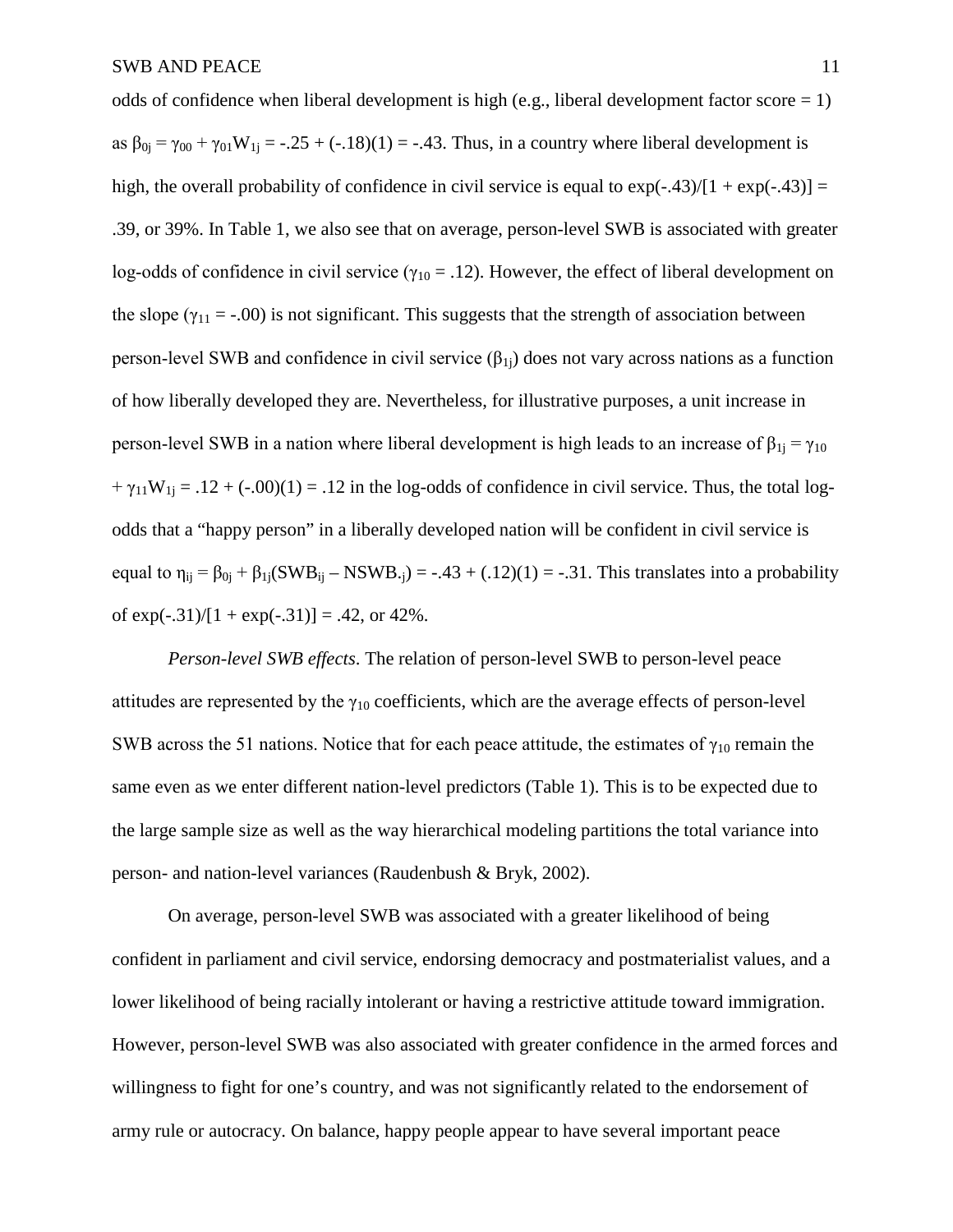attitudes, but how peaceful they are depends on which aspect of peace is emphasized. In terms of valuing freedom and trusting others, person-level SWB is a frequent correlate and may be an important cause (Tov & Diener, 2005). However, with regards to nonviolence, happy people appear to feel that violence is justified in certain situations (e.g., defending one's country). These findings imply that raising individual well-being does not completely diminish the value that one places on security. Moreover, the relation between person-level SWB and peace attitudes is moderated by nation-level variables such as liberal development. Next we examine the effects of nation-level predictors on the overall level of peace attitudes in society ( $\gamma_{01}$ ) and on the relation between person-level SWB and person-level attitudes  $(\gamma_{11})$ .

*Model 1: Liberal Development.* The significantly negative  $\gamma_{01}$  coefficients in Table 1 suggest that nation-level liberal development is associated with lower societal levels of confidence in armed forces, endorsement of army rule, and willingness to fight a war. One interpretation of these results is that nonviolent ideologies are more prevalent in liberal societies. Liberal development was also associated with lower prevalence of racial intolerance and greater postmaterialist values at the societal level. These findings are reminiscent of past work on the authoritarian personality (Adorno, Frenkel-Brunswik, Levinson, & Sanford, 1950). However, it is important to note that this peace factor was not associated with endorsement of democracy.

The significant  $\gamma_{11}$  coefficients indicate that nation-level liberal development moderated how strongly person-level SWB correlated with racial intolerance and endorsement of autocracy and democracy. For endorsement of democracy, *both*  $\gamma_{10}$  and  $\gamma_{11}$  are positive suggesting that a unit-increase in person-level SWB has a greater *positive* effect on support for democracy in countries with higher nation-level scores on liberal development. For racial intolerance and endorsement of autocracy, *both*  $\gamma_{10}$  and  $\gamma_{11}$  are negative suggesting that a unit-increase in personlevel SWB has a greater *negative* effect on these attitudes in countries with higher nation-level scores on liberal development.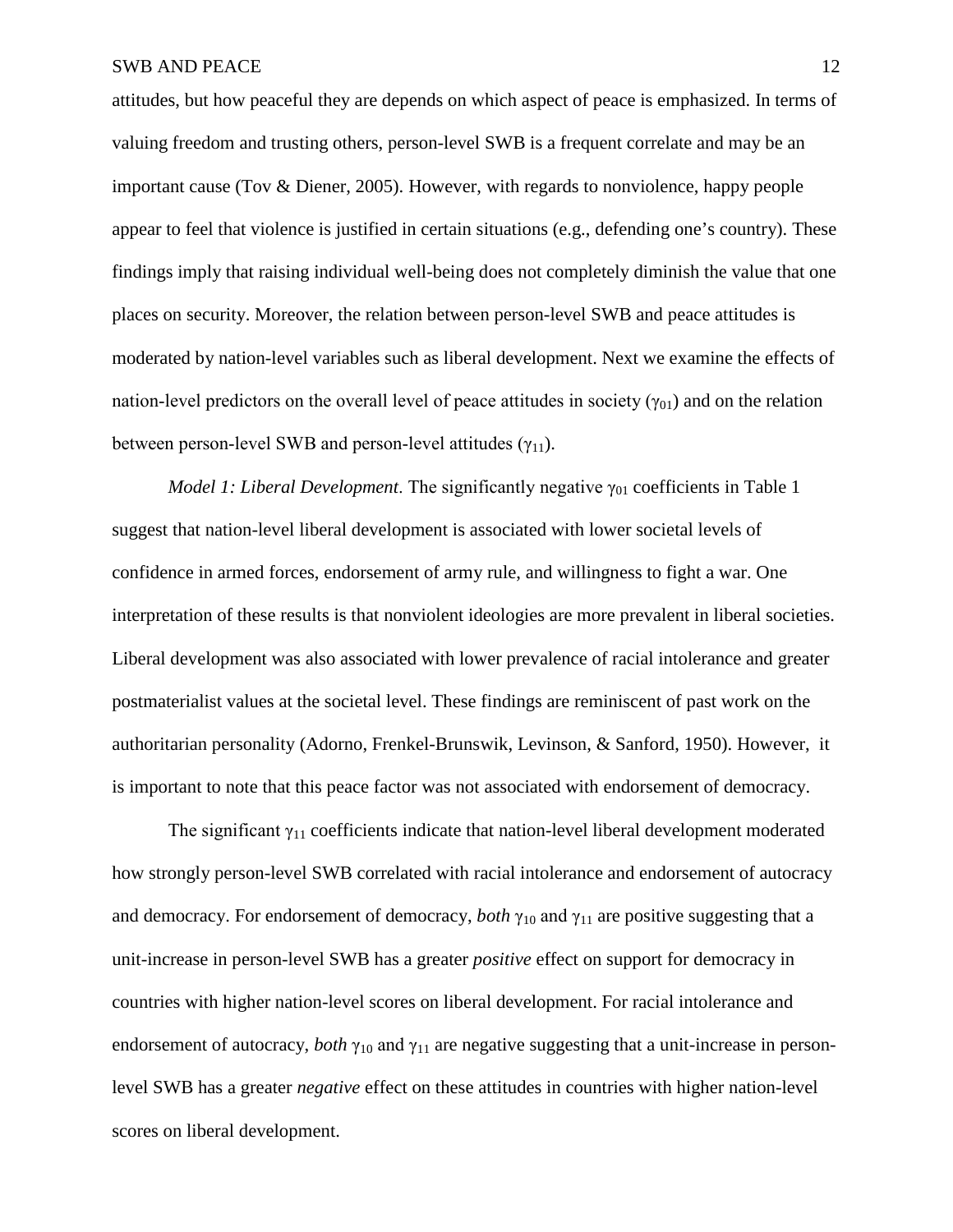Another way to conceptualize these moderator effects (also known as cross-level interactions) is to use the  $\gamma$  coefficients to predict the log-odds of endorsing these attitudes, and then convert these log-odds into probabilities (see Table 3). To examine the effect of a nationlevel variable, we computed the probability of endorsement in countries that were high or low on that variable. For instance, the effect of nation-level liberal development was assessed at values that were 1 standard deviation above ("high") and below ("low") the grand mean. Similarly, person-level SWB was assessed at values that were 1 SD above ("happy person") and below ("unhappy person") the mean of person-level SWB (which was zero because all scores were group-centered).

Table 3 shows that when nation-level liberal development is low, person-level SWB is not associated with racial intolerance or attitudes toward democracy and autocracy. However, when liberal development is high, person-level SWB correlates negatively with racial intolerance and endorsement of autocracy, and positively with endorsement of democracy. To illustrate these effects with concrete examples, we can compare the correlations within specific countries (after reverse coding the items to ease interpretation). In China (about –1 SD on liberal development), the correlations of person-level SWB with racial intolerance, support for democracy, and support for autocracy were all non-significant (all *r*'s around .01). However, in New Zealand (about +1 SD on liberal development), person-level SWB correlated significantly with racial intolerance and support for democracy ( $r$ 's = -.11 and .10, respectively,  $p$ 's < .02), though not significantly with support for autocracy  $(r = -0.02)$ . Thus, variations among liberally developed nations do exist. Nevertheless, on average, happy people in these societies tend to be more supportive of democracy, less supportive of autocracy, and less likely to be racially intolerant than unhappy people. These findings suggest that full support of democracy may be contingent upon individual well-being in liberally developed nations, and are consistent with the idea that SWB plays a critical role in legitimizing liberal democratic governments (Inglehart & Klingemann, 2000).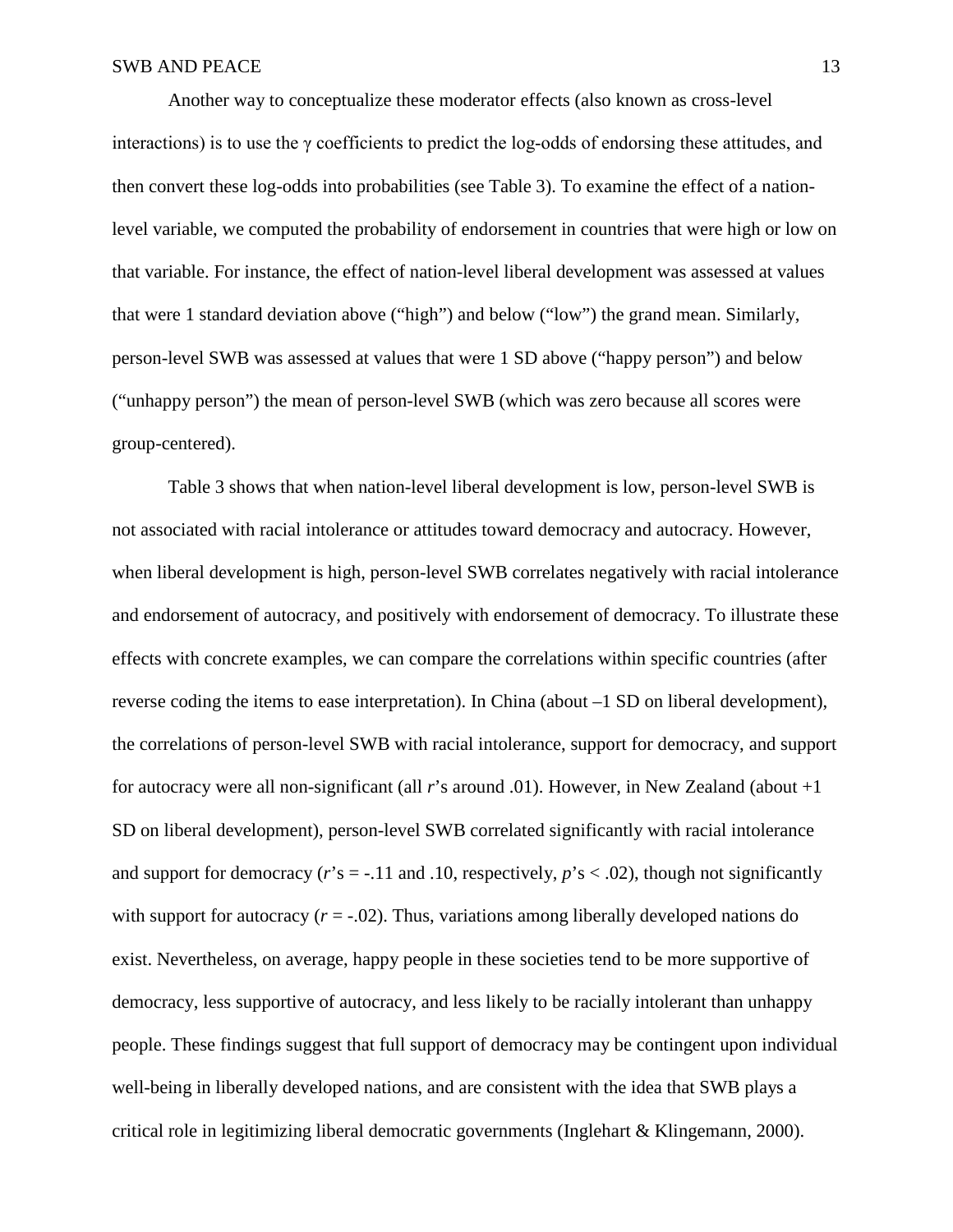Because liberally developed nations tend to be democratic, unhappy people in these countries may feel disillusioned. Individuals who are unhappy because they cannot meet even the most basic needs may feel a discrepancy between their personal experiences and the ideology of freedom and equality espoused by democratic regimes. Consequently, these individuals may become more critical and less likely to fully endorse democracy. This issue is quite complex and merits further research.

*Model 2: Violent Inequality.* The  $\gamma_{01}$  coefficients indicate that nation-level violent inequality was associated with greater societal levels of support for army rule and autocracy, and lower levels of support for democracy. Thus, in nations marred by high rates of homicide and inequality, increasing segments of the population favor strong leadership or military rule.

Violent inequality also moderated  $(\gamma_{11})$  how strongly person-level SWB correlated with confidence in parliament and civil service. Notice that whereas the effect of person-level SWB (γ<sub>10</sub>) on confidence is positive, the moderating effect of violent inequality (γ<sub>11</sub>) is negative. This suggests that a unit-increase in person-level SWB has a *less positive* effect on confidence in countries with higher nation-level scores on violent inequality. In other words, person-level SWB correlates more strongly with confidence in parliament and civil service when nation-level violent inequality is low than when it is high. As shown in Table 3, happy people are increasingly more likely than unhappy people to be confident in governance among societies that are low on violent inequality. As an example, we compare Belgium (low in violent inequality) with Argentina (high in violent inequality). In Belgium, person-level SWB correlated .13 and .09 (*p*'s < .0001) with confidence in parliament and civil services, respectively. However, in Argentina, the same correlations were smaller and nonsignificant: .05 and .01.

*Model 3: Violent Means*. Nation-level violent means was associated with greater societal levels of confidence in the armed forces. No other significant effects were observed.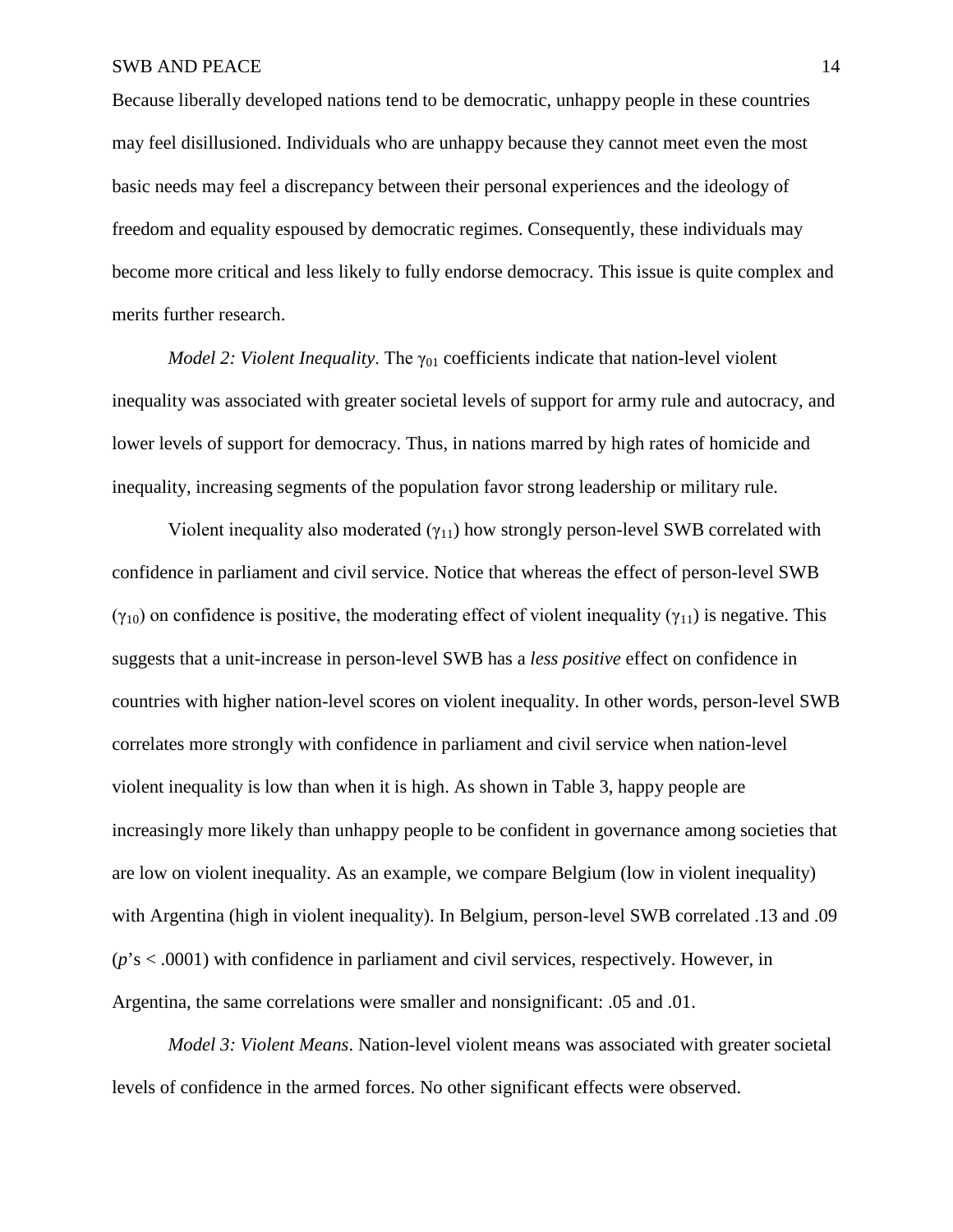*Model 4: Nurturance*. Nation-level nurturance was not significantly associated with societal levels of peace attitudes. Only one significant moderator effect was observed for confidence in parliament (see Tables 1 and 3). Person-level SWB correlates more strongly with confidence in parliament when nation-level nurturance is low than when it is high. As nurturance itself was not significantly related to a nation's average log-odds of confidence in parliament, this finding is difficult to interpret and we refrain from offering possible explanations.

### *Hierarchical Models Comparing GDP and SWB*

At the nation-level, SWB correlated strongly with log GDP, *r(51)* = .75, *p* < .01. Recall that GDP is also a component of the liberal development factor score (de Rivera, 2004). Indeed, in our sample we found that liberal development was the only peace factor to correlate with nation-level SWB,  $r(51) = .66$ ,  $p < .01$ . Therefore, it was of interest to consider GDP separately and in conjunction with nation-level SWB. In comparing how GDP per capita and nation-level SWB are associated with peace attitudes, we examined three models. Models 5 and 6 employ GDP and SWB separately as nation-level predictors. Model 7 employs both GDP and SWB as nation-level predictors. All models included person-level SWB, enabling us to explore the moderating effects of nation-level SWB and GDP. Table 2 presents the results of these three models.

*Model 5 (GDP only) and Model 6 (Nation-level SWB only)*. A comparison of Models 5 and 6 reveals that GDP and SWB have significant effects on the intercept  $(\gamma_{01})$  for five peace attitudes, and significant effects on the person-level SWB slope  $(\gamma_{11})$  for three peace attitudes (see Table 2). In all eight cases the effects are in the same direction, suggesting a considerable overlap in the implications of GDP and nation-level SWB for peace attitudes. Both nation-level variables were associated with greater societal levels of postmaterialist values, and lower societal levels of confidence in armed forces, support for army rule and autocracy, and racial intolerance. In addition, GDP but not nation-level SWB was associated with a lower overall willingness in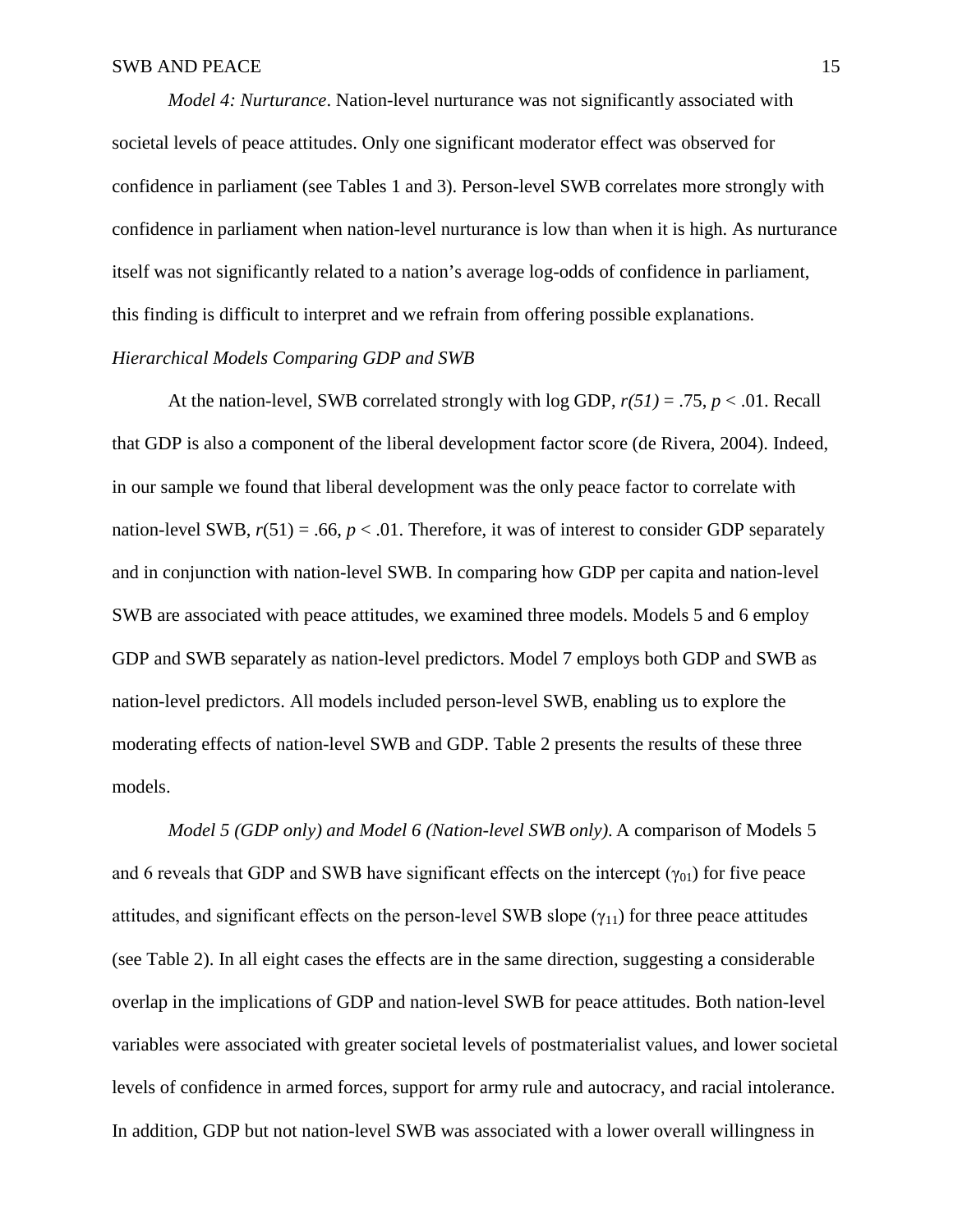society to fight for one's country. We will postpone discussion of moderator effects for Model 7, in which the effects of GDP and nation-level SWB are controlled for each other.

*Model 7: GDP and Nation-level SWB entered simultaneously*. In Model 7, we interpret  $\gamma_{01}$  and  $\gamma_{11}$  as the effect of GDP on the intercept and slope, respectively. Because Model 7 contains two nation-level predictors, we introduce  $\gamma_{02}$  and  $\gamma_{12}$  as the effect of nation-level SWB on the intercept and slope, respectively. After controlling for both nation-level predictors, GDP  $(γ<sub>01</sub>)$  but not nation-level SWB  $(γ<sub>02</sub>)$  was associated with lower societal levels of racial intolerance and support for army rule. The effects of GDP mirror those obtained for liberal development, suggesting that sociopolitical norms heavily influence societal attitudes. Wealthy, democratic nations also tend to be multicultural societies, making the issue of diversity and racial tolerance more salient. Interestingly, GDP also moderated  $(\gamma_{11})$  how strongly person-level SWB correlated with racial intolerance. When GDP is low, person-level SWB does not correlate with racial intolerance. When GDP is high, person-level SWB tends to correlate negatively with racial intolerance. Thus, in wealthy countries, happy people are less likely than unhappy people to be racially intolerant (see Table 3). Recall that liberal development also showed a similar moderating effect (not surprising given that GDP was one component of this peace factor).

However, neither GDP nor nation-level SWB predicted greater societal levels of confidence in parliament or civil service. If anything, the effect of GDP on confidence in governance is in the negative direction. GDP  $(\gamma_{01})$  was also not associated with support for democracy at the nation level. In contrast, nation-level SWB ( $\gamma_{02}$ ) was associated with greater societal levels of support for democracy, although the effect did not reach significance  $(p = .07)$ . Our failure to obtain significance may be due to insufficient power to detect these effects at the nation level. At the person-level, the sample size is large and SWB remained significantly associated with confidence in governance and endorsement of democracy.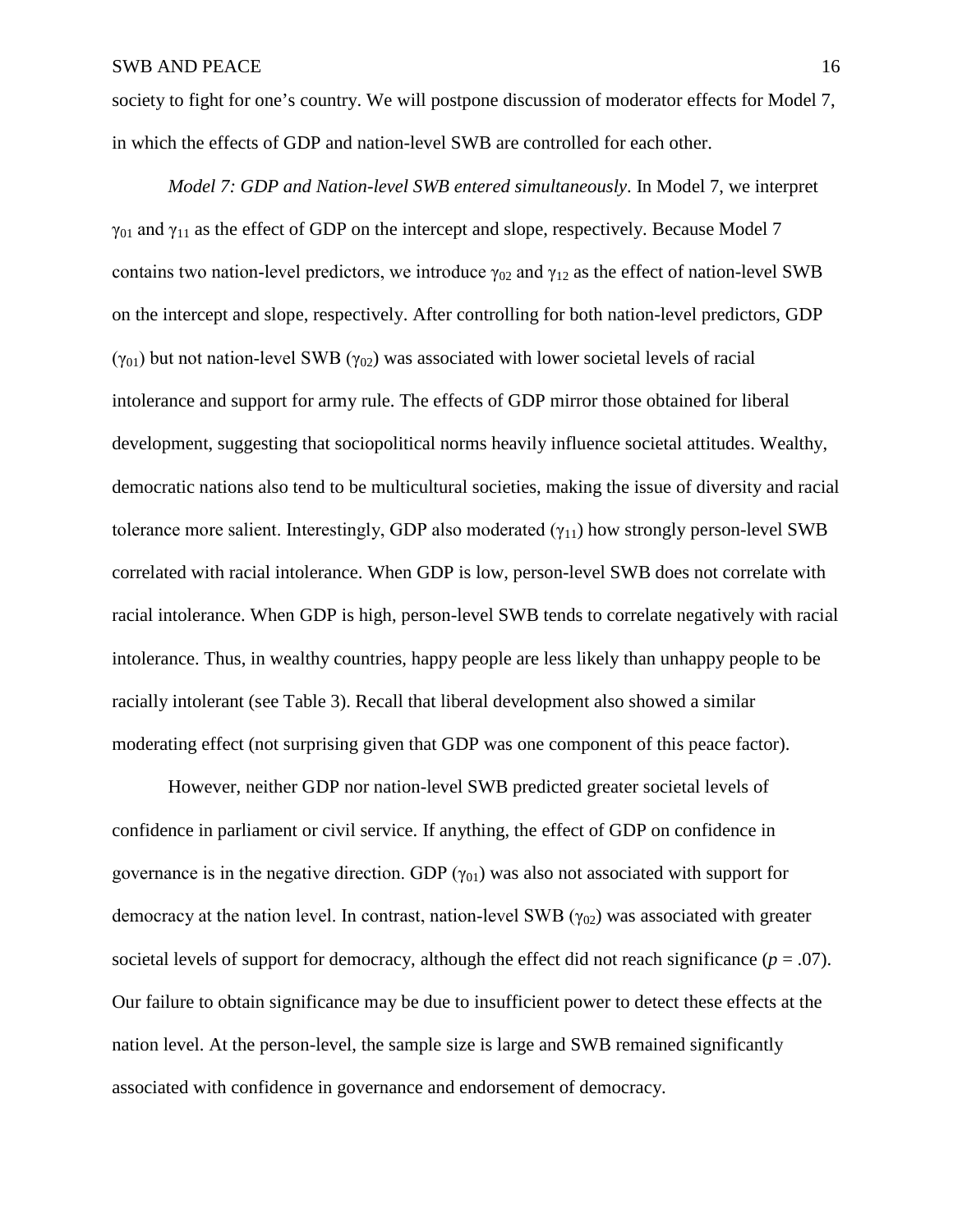Nevertheless, GDP ( $\gamma_{11}$ ) and nation-level SWB ( $\gamma_{12}$ ) moderated how strongly personlevel SWB related to endorsement of democracy. When GDP is low, person-level SWB did not correlate with endorsement of democracy. When GDP is high, person-level SWB correlated positively with endorsement. As we observed with liberal development, this suggests that in wealthy democratic societies, support for democracy is contingent on individual well-being. In contrast, when nation-level SWB is high, person-level SWB does not correlate with endorsement of democracy. For instance, in Denmark (high nation-level SWB), person-level SWB correlated .04 with support for democracy. Notice however, that overall endorsement of democracy tends to be higher in societies that are high on nation-level SWB (see Table 3). When nation-level SWB is low, person-level SWB correlates positively with democratic endorsement. Interestingly, the moderating effect of nation-level SWB remained even after controlling for the variance of person-level SWB in a country (which tends to be smaller where nation-level SWB is high). It is noteworthy that of the 10 countries with the lowest nation-level SWB in our sample, 7 were former Communist societies (e.g. Albania, Ukraine, Russia, Belarus, Romania, Bulgaria, and Lithuania). Of these, the correlation between person-level SWB and support for democracy was significantly positive in Ukraine, Russia, Bulgaria, and Lithuania (average  $r = .17$ ,  $p$ 's  $\leq .001$ ). Given that democratic changes in these nations have occurred within the past two decades, these findings raise further questions about the causal link between democracy and SWB (e.g., Inglehart & Klingemann, 2000) that should be pursued in future research.

Interestingly, the level of postmaterialist values in a society was predicted by both GDP  $(γ<sub>01</sub>)$  and nation-level SWB  $(γ<sub>02</sub>)$ . In wealthier countries, people place more value on freedom of speech and having more say in government. Beyond the effects of national wealth, greater societal SWB also contributes to increasing postmaterialist concerns at the nation-level. Notice that nation-level SWB predicts postmaterialist values even after controlling for person-level SWB. These "compositional effects" suggest that when levels of SWB are high throughout a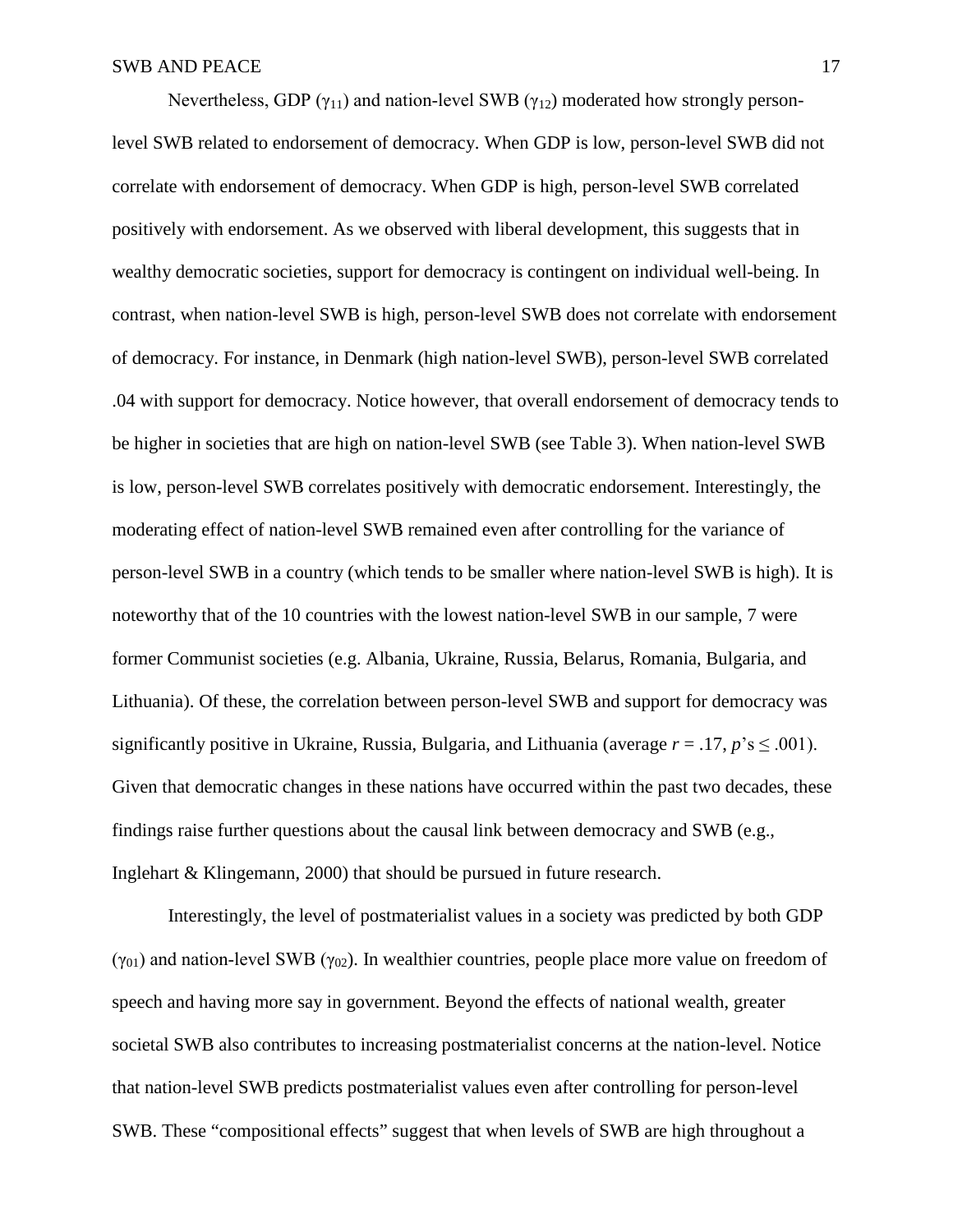society, both happy and unhappy people are increasingly likely to prioritize civil and political freedom over economic stability or maintaining social order. These compositional effects are net of GDP and may reflect emotional norms or emotional climates (Basabe et al., 2002).

Finally, nation-level SWB significantly moderated the association between person-level SWB and restrictive immigration attitudes. Person-level SWB correlates more strongly with restrictive attitudes when nation-level SWB is low than when it is high. The results in Table 3 suggest that an unhappy person in an "unhappy country" is increasingly more likely to endorse restrictions on immigration than is a happy person in the same country.

In sum, both GDP and nation-level SWB have important implications for peace attitudes. Given that these two predictors are so strongly correlated with each other as well as with other third variables (e.g., rights and freedom), we would caution against arguing that one is more important than the other. Furthermore, person-level SWB remains significantly related to peace attitudes at the individual level.

### Discussion

Global peace efforts often give strong emphasis to economic and democratic development within societies. The belief is that freedom, equality, and wealth will bring lasting peace to the world. Our results provide support for these efforts in showing that the social, political, and economic structures of a society are related to peace, as reflected in the attitudes of the people living in that society. In nations where GDP and liberal development are high, there are greater levels of opposition to military rule and less willingness to fight a war for one's country. In addition, liberal development and GDP were associated with a greater emphasis on postmaterialist concerns and lower levels of racially intolerant attitudes in society. Overall, these two nation-level variables have important links to peace. They may be involved in fostering or reinforcing ideologies that emphasize individual rights, democratic participation, and nonviolence.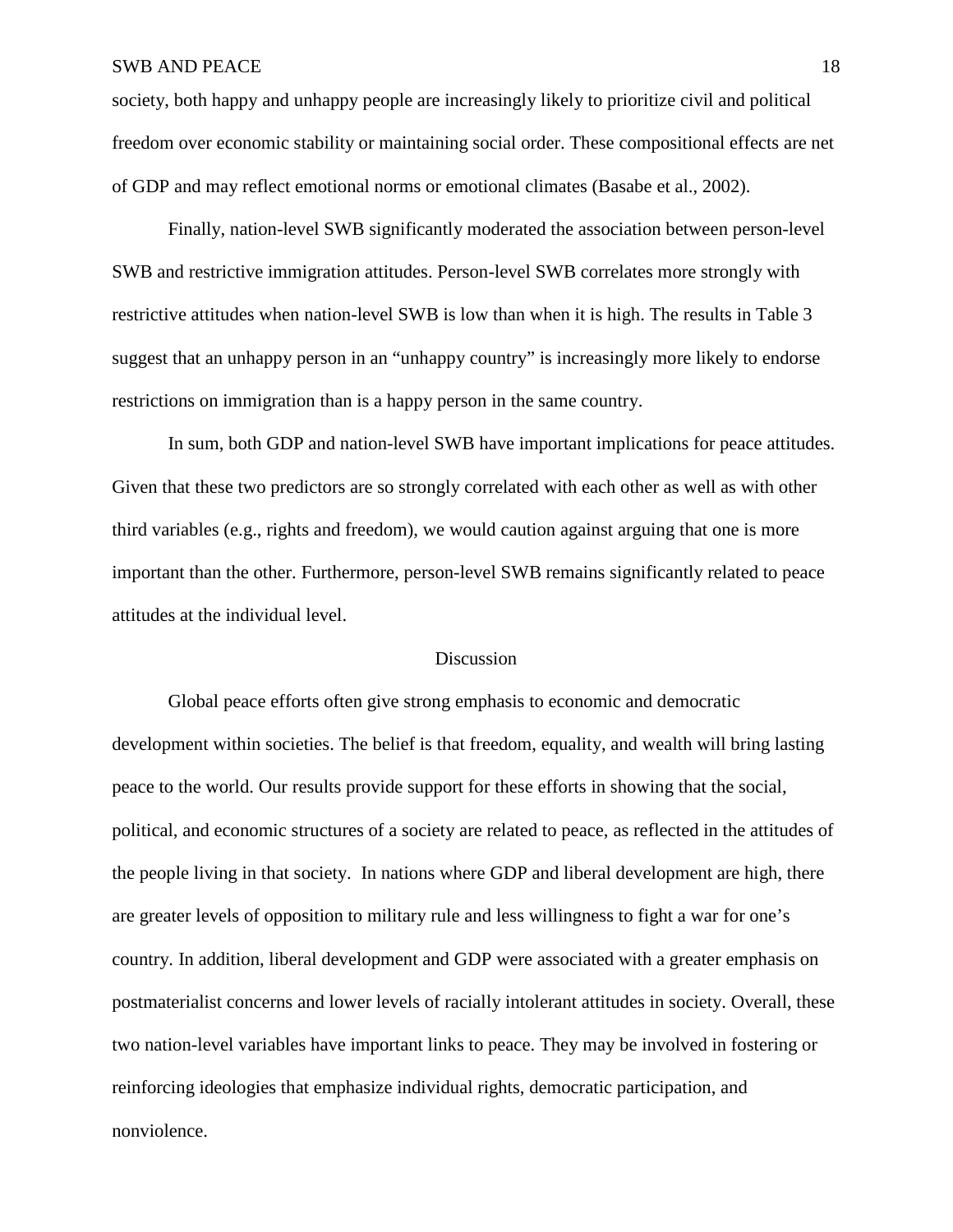However, there is no single key for attaining a culture of peace in its various forms. For instance, GDP and liberal development did not predict other desirable peace attitudes. Overall levels of confidence in government or full endorsement of democracy were not necessarily higher among more liberally developed, wealthy nations. If a peaceful society is one in which participation is not merely optional but valued as a means of effecting change, then there must be a perception that the political system is fair and just. Our analyses suggest that increasing national wealth or civil and political liberties—though important—does not ensure that people will be confident in their government.

In contrast, individual well-being was related to several peace attitudes. Person-level SWB was associated with greater confidence in parliament and civil services, and these effects were not moderated by GDP or liberal development. Person-level SWB was also associated with endorsement of democracy, greater emphasis on postmaterialist values, and less intolerance of immigrants and members of different racial and ethnic groups—attitudes that are important for a peaceful society that is open and free to all people. These findings may not be coincidental, given the role of positive emotions in facilitating trust and cooperation (Lyubomirsky et al., 2005; Tov & Diener, 2005). Therefore, we contend that SWB be thought of not only as a by-product of peace, but also as a crucial element in sustaining peace over time. In that regard, SWB may be a critical base for a culture of peace.

At the same time, important moderator effects were observed. Whether happy people endorse a peace attitude is influenced by the norms of their society and whether the conditions for peace exist. For example, although person-level SWB is positively related to confidence in government, the effect is stronger where violent inequality is *low*. This finding counters the belief that happy people are "Pollyannas" who see everything positively, blind to objective social conditions. On the contrary, a happy person is increasingly more confident in the government when homicide rates and economic inequality are low. Similarly, person-level SWB is associated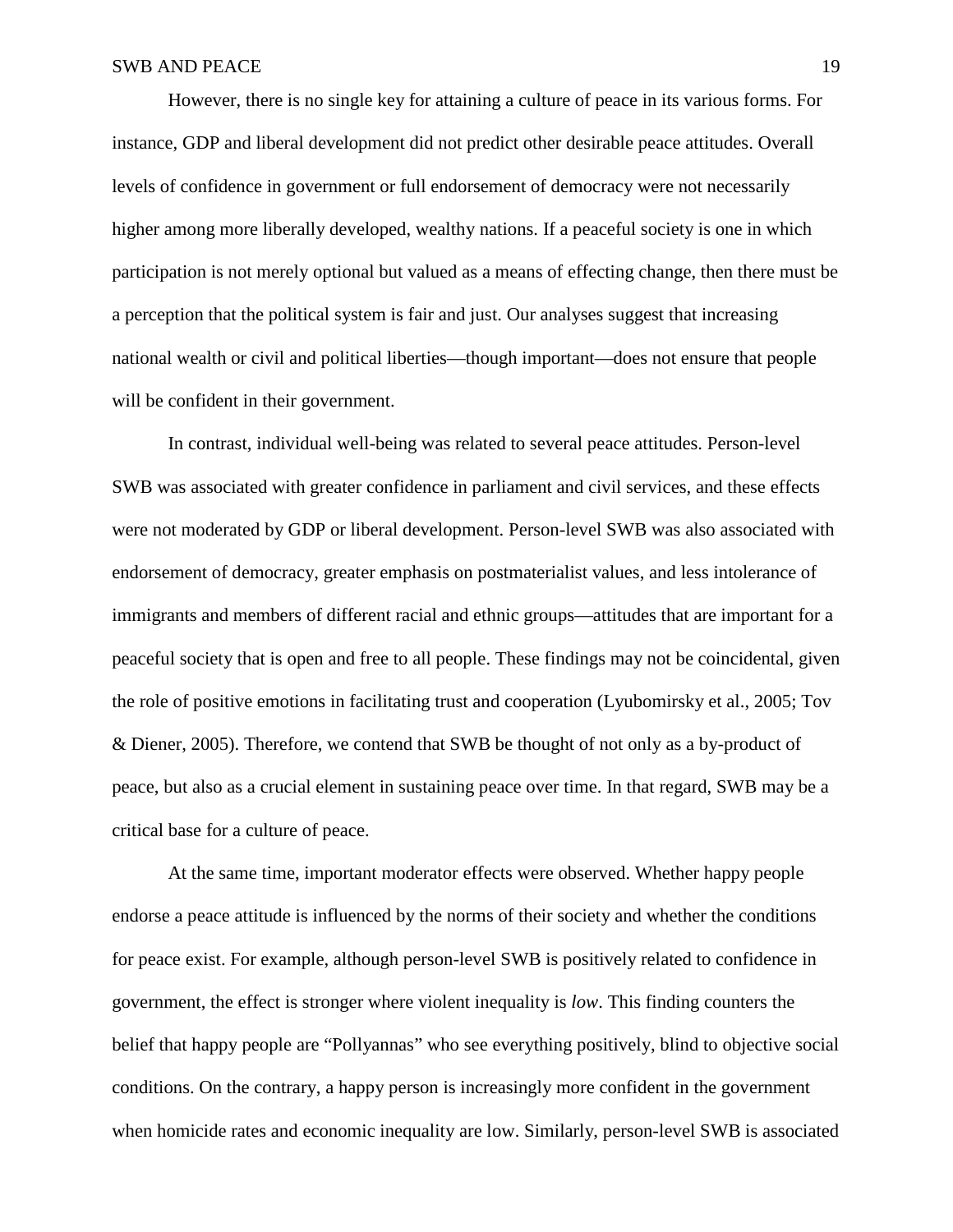with less racial intolerance, but not where there is poverty or little protection of human rights. Thus, we would not want to simply increase SWB without improving the political and economic situation of the people living in a society. Even so, it is interesting that in the former communist societies where nation-level SWB is low, happy people are still more supportive of democracy and less supportive of restrictive immigration policies compared with their unhappy compatriots.

Future research would benefit from a larger sample of nations, as well as a closer examination of how happy people differ across nations. Happy people in an "unhappy country" might base their well-being on a different set of considerations than happy people in a "happy country". Greater attention should also be focused on the role that SWB plays in actually bringing about and sustaining a culture of peace. The present analyses are correlational, limiting our ability to infer the direction of causal influence. Multiple methods could yield additional insights. For instance, experimental economics could be used to simulate the conditions under which SWB or short-term positive moods influence cooperation and social perception.

We have seen that wealth, equality, and freedom are each associated with different peace attitudes. Subjective well-being of the person and the nation are also related to peace attitudes, and these associations are not fully accounted for by other socioeconomic and political indicators. Multimethod research is needed to explore and disentangle these effects. To that end, efforts to establish a culture of peace have much to gain by incorporating subjective measures into a comprehensive set of peace indicators.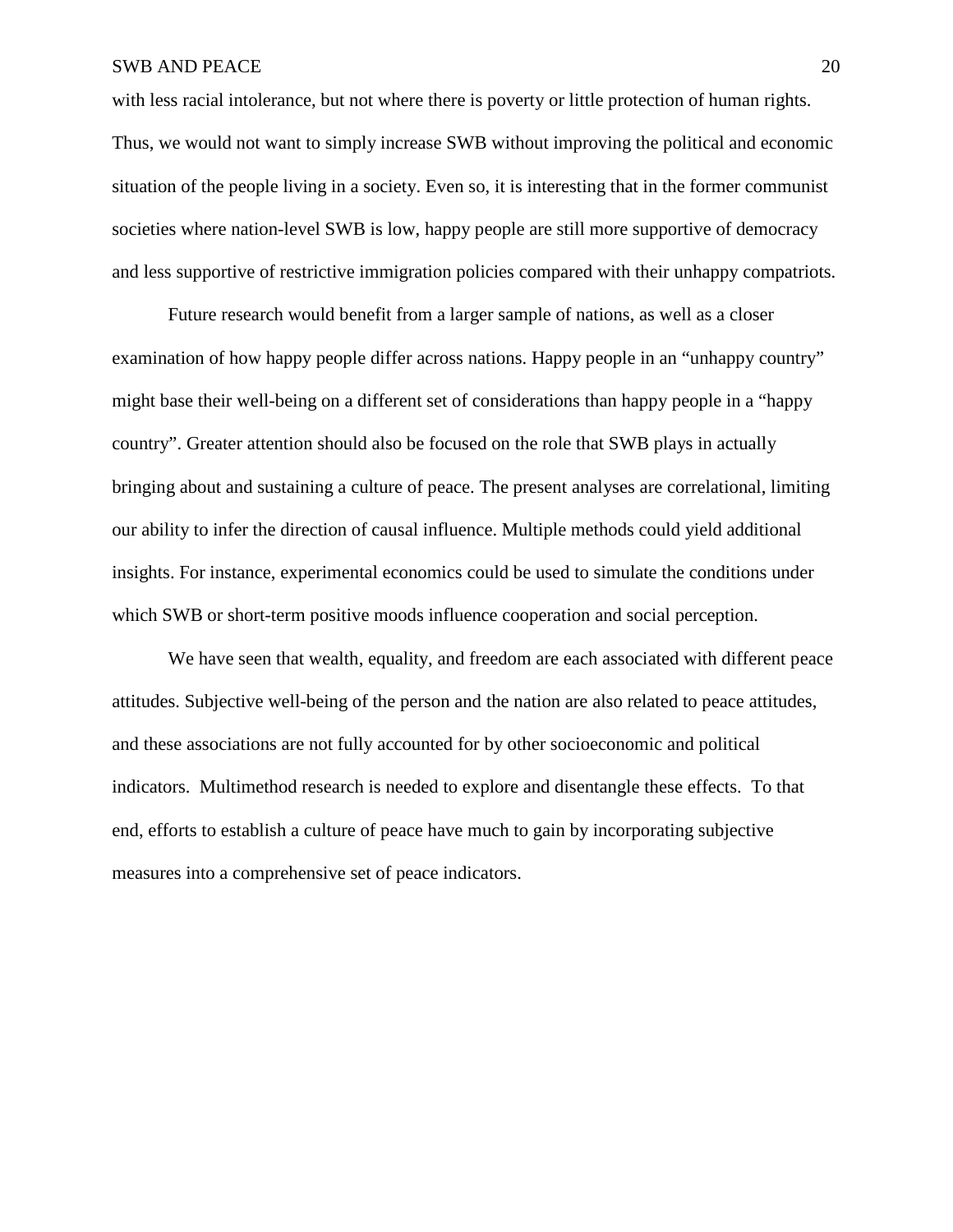#### References

- Adorno, T.W., Frenkel-Brunswik, E., Levinson, D.J., & Sanford, R.N. (1950). *The authoritarian personality*. New York: Harper & Row.
- Basabe, N., Paez, D., Valencia, J.L., Rimé, B., & Diener, E. (2002). Cultural dimensions, socioeconomic development, climate and emotional hedonic level. *Cognition and Emotion, 16*, 103-125.
- de Rivera, J. (2004). Assessing the basis for a culture of peace in contemporary societies. *Journal of Peace Research, 41*, 531-548.
- Diener, E., Diener, M., & Diener, C. (1995). Factors predicting the subjective well-being of nations. *Journal of Personality and Social Psychology, 69*, 851-864.
- Diener, E. (2000). Subjective well-being: The science of happiness and a proposal for a national index. *American Psychologist, 55*, 34-43.
- Diener, E., & Seligman, M.E.P. (2004). Beyond money: Toward an economy of well-being. *Psychological Science in the Public Interest, 5*, 1-31.
- Diener, E., & Tov, W. (2005). National accounts of well-being. Chapter to appear in K.C. Land (Ed.), *Encyclopedia of Social Indicators and Quality-of-Life Studies*. New York: Springer.
- Fredrickson, B.L., Tugade, M.M., Waugh, C.E., & Larkin, G.R. (2003). What good are positive emotions in crises? A prospective study of resilience and emotions following the terrorist attacks on the United States on September 11th, 2001. *Journal of Personality and Social Psychology, 84*, 365-376.
- Heston, A., Summers, R., & Aten, B. (2002). *Penn World Table Version 6.1*. Philadelphia, PA: Center for International Comparisons at the University of Pennsylvania (CICUP) [producer and distributor]. Retrieved September 21, 2005 from [http://pwt.econ.upenn.edu/Downloads/pwt61-doc.exe.](http://pwt.econ.upenn.edu/Downloads/pwt61-doc.exe)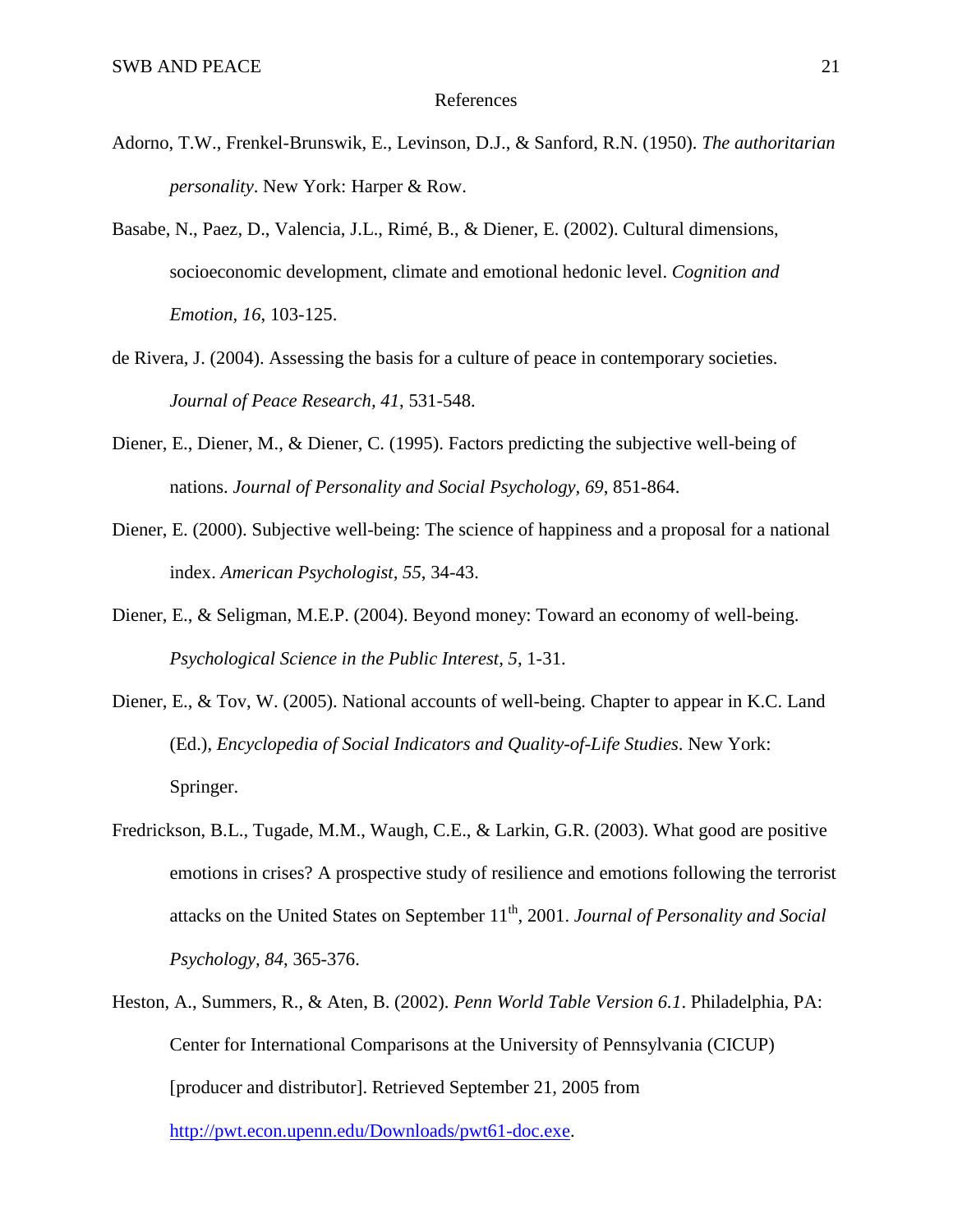Inglehart, R. (2000). Globalization and postmodern values. *Washington Quarterly, 23*, 215-228.

- Inglehart, R., & Klingemann, H-D. (2000). Genes, culture, democracy, and happiness. In E. Diener & E.M. Suh (Eds.), *Culture and subjective well-being* (pp. 185-218). Cambridge, Massachusetts: MIT Press.
- Lyubomirsky, S., King, L., & Diener, E. (2005). The benefits of frequent positive affect: Does happiness lead to success? *Psychological Bulletin, 131*, 803-855.
- Raudenbush, S.W., & Bryk, A.S. (2002). *Hierarchical linear models: Applications and data analysis methods* ( $2<sup>nd</sup>$  ed.). Thousand Oaks, CA: Sage Publications.
- Rucker, D.D., Polifroni, M., Tetlock, P.E., & Scott, A.L. (2004). On the assignment of punishment: The impact of general-societal threat and the moderating role of severity. *Personality and Social Psychology Bulletin, 30*, 673-684.
- Skitka, L.J., Bauman, C.W., & Mullen, E. (2004). Political tolerance and coming to psychological closure following the September 11, 2001, terrorist attacks: An integrative approach. *Personality and Social Psychology Bulletin, 30*, 743-756.
- Tov, W. & Diener, E. (in press). *The well-being of nations: Linking together trust, cooperation, and democracy*. In B.A. Sullivan, M. Snyder, & J.L. Sullivan (Eds.), *Cooperation: A Powerful Force in Human Relations*. Blackwell, Malden, MA.
- World Values Survey Organization. (2005). *Values Survey official aggregate data file, 1995 & 1999/2000 waves*, [computer file]. Madrid, Spain: Análisis Sociológicos, Económicos y Políticos/JD Systems (APES/JDS) [distributor]. Retrieved February 22, 2006 from <http://www.worldvaluessurvey.org/services/index.html>.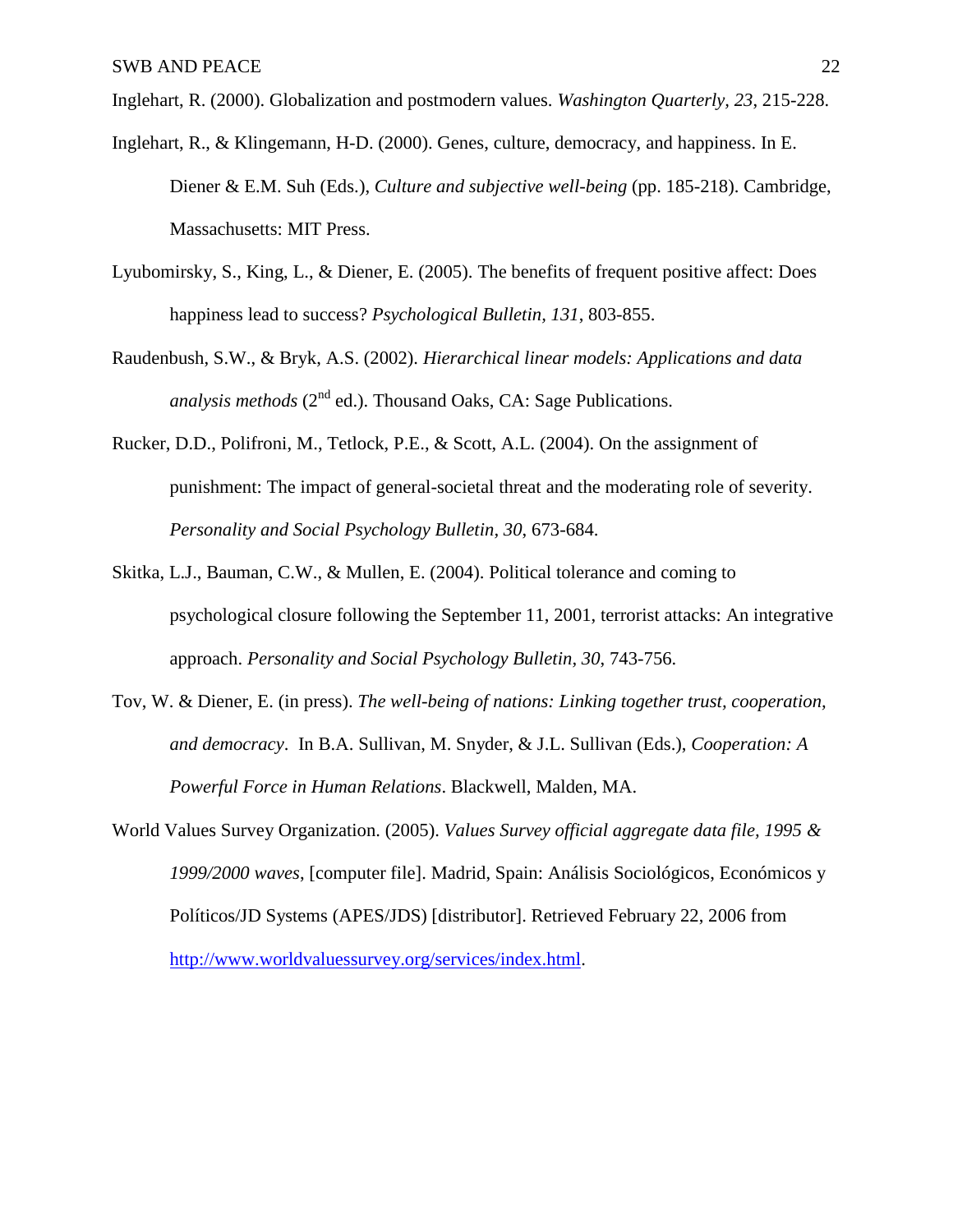# Acknowledgements

We thank Carol Nickerson, Evelyn Au, and several reviewers for providing us with helpful comments. This work was supported by a National Science Foundation Graduate Fellowship awarded to William Tov.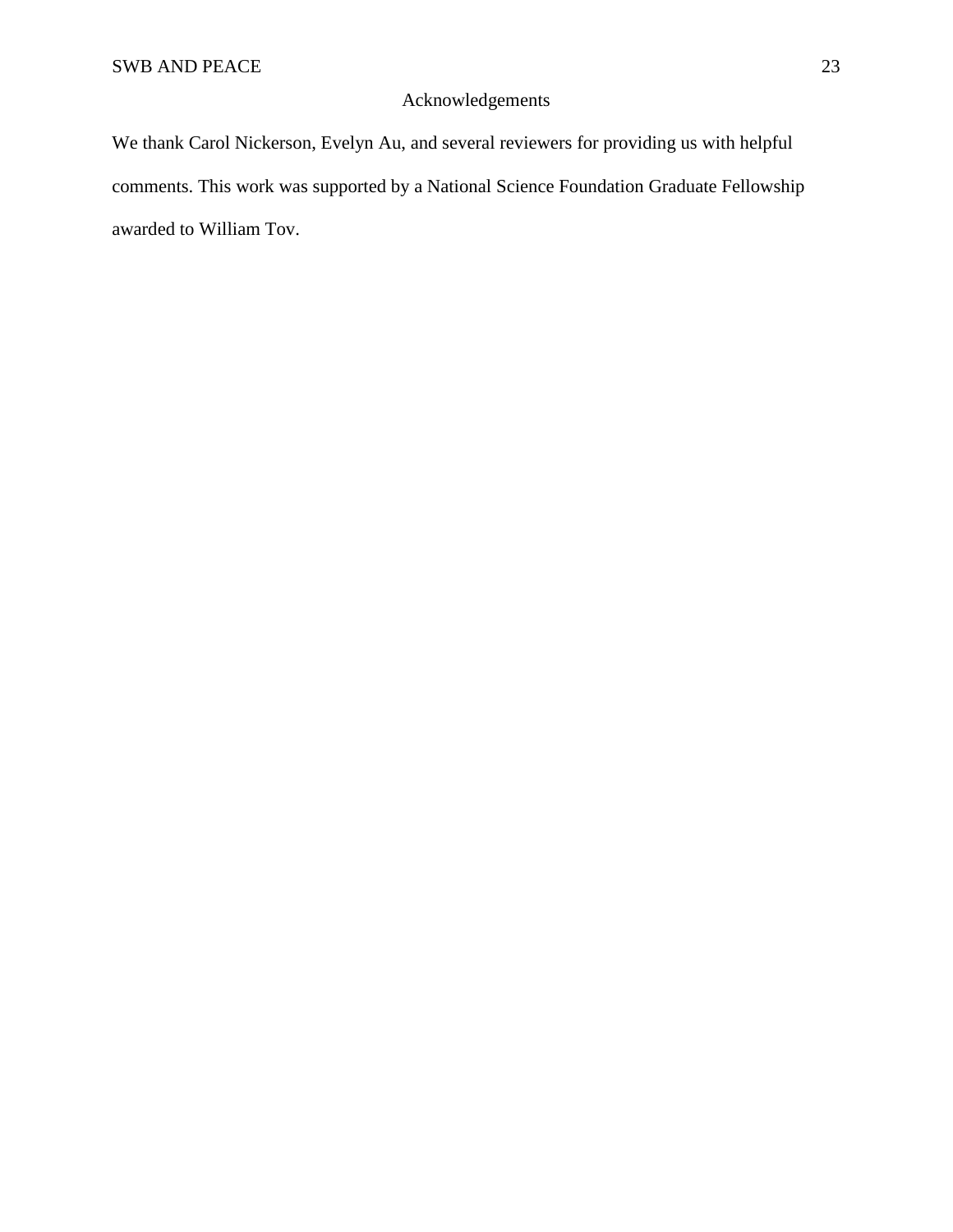# Table 1.

# Hierarchical Models Predicting Attitudes from Individual-Level SWB and Nation-Level Peace Factor Scores

|                                         | Peace Attitude                 |                             |                                      |                          |                          |
|-----------------------------------------|--------------------------------|-----------------------------|--------------------------------------|--------------------------|--------------------------|
|                                         | Confidence in<br>Civil Service | Confidence in<br>Parliament | Confidence in<br><b>Armed Forces</b> | Army Rule<br>Endorsement | Autocracy<br>Endorsement |
| MODEL 1                                 |                                |                             |                                      |                          |                          |
| Intercept, $\gamma_{00}$                | $-.25$                         | $-44$                       | .54                                  | $-2.06$                  | $-.85$                   |
| Liberal Development, $\gamma_{01}$      | $-.18(-.24)$ †                 | $-.12(-.19)$                | $-.36(-.41)$ **                      | $-.61 (-.62)$ ***        | $-.21(-.21)$             |
| Person-Level SWB Slope, $\gamma_{10}$   | $.12(.17)$ ***                 | $.11(.17)$ ***              | $.09(.13)$ ***                       | $-0.02(-0.03)$           | $-.02(-.03)$ †           |
| Liberal Development, $\gamma_{11}$      | $-0.00(0.00)$                  | .01(.02)                    | $.02$ (.03) <sup>†</sup>             | $-.02(-.03)$             | $-.03(-.04)*$            |
| MODEL <sub>2</sub>                      |                                |                             |                                      |                          |                          |
| Intercept, $\gamma_{00}$                | $-.25$                         | $-.44$                      | .54                                  | $-2.06$                  | $-.85$                   |
| Violent Inequality, $\gamma_{01}$       | $-.19(-.18)$                   | $-.20(-.21)$                | $-14(-14)$                           | $.45(.58)*$              | $.41(.45)$ **            |
| Person-Level SWB Slope, $\gamma_{10}$   | $.12(.17)$ ***                 | $.11(.17)$ ***              | $.09(.13)$ ***                       | $-.02(-.03)$             | $-.02(-.03)$             |
| Violent Inequality, $\gamma_{11}$       | $-.03(-.05)*$                  | $-0.04$ $(-0.07)$ **        | $-0.02(-0.04)$                       | $.02$ ( $.03$ )          | $-.00(-.00)$             |
| MODEL <sub>3</sub>                      |                                |                             |                                      |                          |                          |
| Intercept, $\gamma_{00}$                | $-.25$                         | $-.44$                      | .54                                  | $-2.06$                  | $-.85$                   |
| Violent Means, $\gamma_{01}$            | .14(.18)                       | .10(.11)                    | $.48(.53)$ ***                       | .19(.20)                 | .09(.11)                 |
| Person-Level SWB Slope, $\gamma_{10}$   | $.12(.17)$ ***                 | $.11(.17)$ ***              | $.09(.13)$ ***                       | $-.02(-.03)$             | $-.02(-.03)$             |
| Violent Means, $\gamma_{11}$            | $.02$ ( $.02$ )                | .01(.02)                    | $-0.01(-0.01)$                       | $.02$ ( $.02$ )          | .01(.00)                 |
| MODEL 4                                 |                                |                             |                                      |                          |                          |
| Intercept, $\gamma_{00}$                | $-.25$                         | $-.44$                      | .54                                  | $-2.06$                  | $-.85$                   |
| Nurturance, γ <sub>01</sub>             | $-.00(-.01)$                   | $.00(-.01)$                 | $-0.01(-0.09)$                       | $-.24(-.24)$ †           | $-.18(-.18)$ †           |
| Person-Level SWB Slope, γ <sub>10</sub> | $.12(.17)$ ***                 | $.11(.17)$ ***              | $.09$ (.13)***                       | $-.02(-.03)$             | $-.02(-.03)$             |
| Nurturance, $\gamma_{11}$               | $-.01(-.02)$                   | $-.03$ (.04) <sup>*</sup>   | $-0.00(0.01)$                        | .01(.01)                 | .00(.01)                 |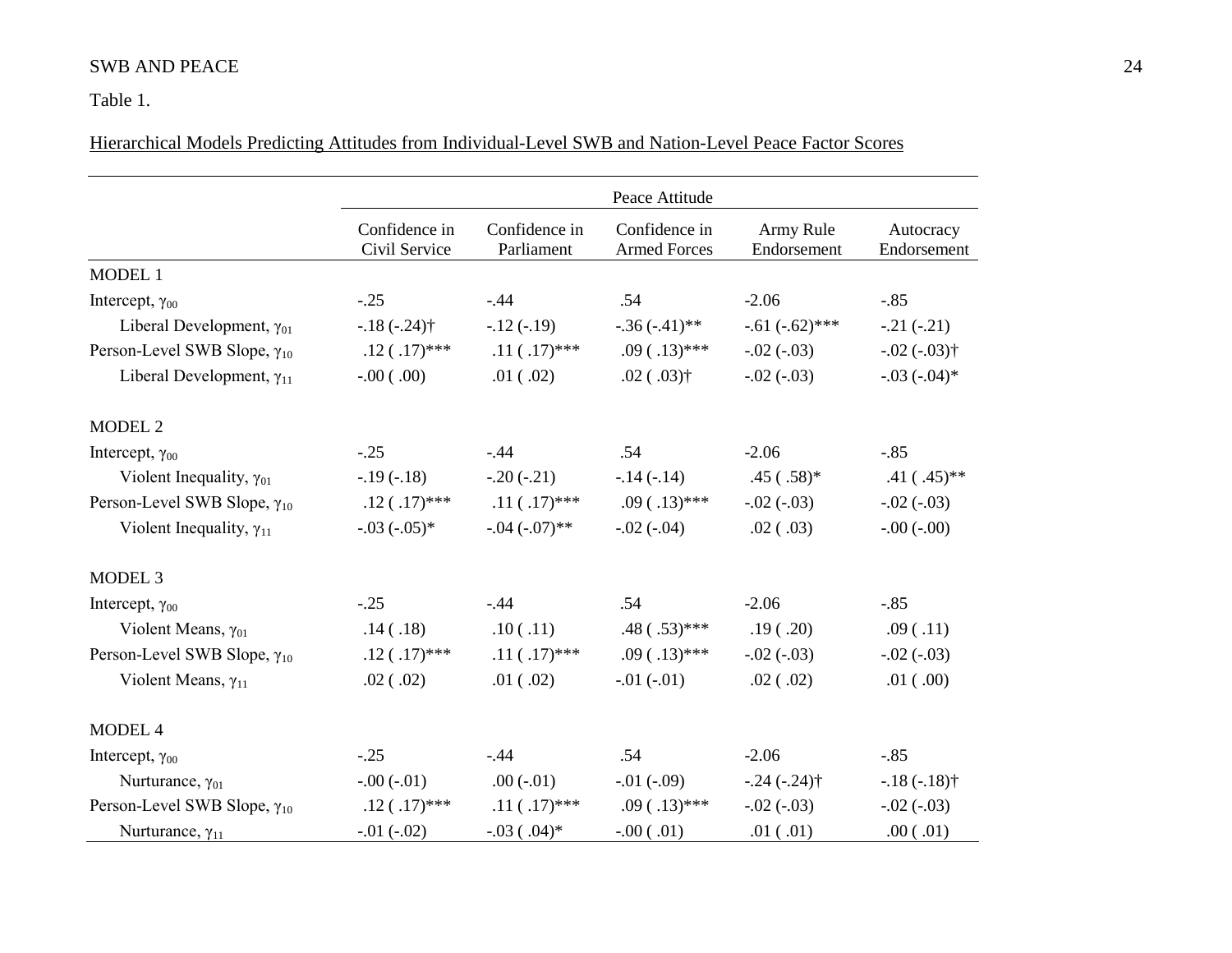### Table 1. (continued)

|                                         | Peace Attitude           |                        |                           |                         |                              |  |
|-----------------------------------------|--------------------------|------------------------|---------------------------|-------------------------|------------------------------|--|
|                                         | Democracy<br>Endorsement | Postmaterial<br>Values | Racially<br>Intolerant    | Restrict<br>Immigration | Fight for<br>Country         |  |
| <b>MODEL 1</b>                          |                          |                        |                           |                         |                              |  |
| Intercept, $\gamma_{00}$                | .01                      | $-1.91$                | $-1.48$                   | $-14$                   | 1.26                         |  |
| Liberal Development, $\gamma_{01}$      | $.01(-.02)$              | $.43(.45)$ ***         | $-.57$ ( $-.60$ )***      | .01(.01)                | $-46(-49)$ **                |  |
| Person-Level SWB Slope, $\gamma_{10}$   | $.05$ ( $.09$ )***       | $.03$ ( $.05$ )**      | $-0.09(-13)$ ***          | $-.07(-.09)$ ***        | $.09(.15)$ ***               |  |
| Liberal Development, $\gamma_{11}$      | $.03$ ( $.05$ )**        | $-0.01$ (.01)          | $-0.06(-10)$ ***          | $.02$ ( $.03$ )         | $.01(-.01)$                  |  |
| <b>MODEL 2</b>                          |                          |                        |                           |                         |                              |  |
| Intercept, $\gamma_{00}$                | .01                      | $-1.91$                | $-1.48$                   | $-14$                   | 1.26                         |  |
| Violent Inequality, $\gamma_{01}$       | $-.33(-.33)$ **          | $-0.07$ (.06)          | $-.30(-.25)$ <sup>†</sup> | $-.08(-.06)$            | $-.18(-.17)$                 |  |
| Person-Level SWB Slope, $\gamma_{10}$   | $.05$ ( $.09$ )**        | $.03$ ( $.05$ )**      | $-0.09(-13)$ ***          | $-0.07(-0.09)$ ***      | $.09$ (.15)***               |  |
| Violent Inequality, $\gamma_{11}$       | $.00(-.01)$              | $-0.00$ (0.00)         | $.02$ ( $.03$ )           | .01(.01)                | $.00(-.01)$                  |  |
| <b>MODEL 3</b>                          |                          |                        |                           |                         |                              |  |
| Intercept, $\gamma_{00}$                | .01                      | $-1.91$                | $-1.48$                   | $-14$                   | 1.26                         |  |
| Violent Means, $\gamma_{01}$            | $-.02(-.01)$             | $-.13(-.11)$           | .07(.07)                  | .04(.04)                | $.02$ ( $.00$ )              |  |
| Person-Level SWB Slope, $\gamma_{10}$   | $.05$ ( $.09$ )**        | $.03$ ( $.05$ )**      | $-0.09(-13)$ ***          | $-.07(-.09)$ ***        | $.09$ (.14)***               |  |
| Violent Means, $\gamma_{11}$            | .01(.02)                 | .00(.01)               | $.02$ ( $.03$ )           | $-.01(-.01)$            | $.03$ ( $.04$ ) <sup>†</sup> |  |
| <b>MODEL 4</b>                          |                          |                        |                           |                         |                              |  |
| Intercept, $\gamma_{00}$                | .01                      | $-1.91$                | $-1.48$                   | $-14$                   | 1.26                         |  |
| Nurturance, $\gamma_{01}$               | .11(.11)                 | $.15(.16)$ †           | $-.20(-.21)$              | .08(.09)                | $-.06(-.04)$                 |  |
| Person-Level SWB Slope, γ <sub>10</sub> | $.05$ ( $.09$ )**        | $.03$ ( $.05$ )**      | $-.09(-.13)$ ***          | $-.07(-.09)$ ***        | $.09$ (.15)***               |  |
| Nurturance, $\gamma_{11}$               | $-.01(-.02)$             | $-.01(-.01)$           | $-.02(-.03)$              | .01(.02)                | $-.01(-.04)$                 |  |

Note. Coefficients outside parentheses are unstandardized; coefficients inside parentheses are standardized. All intercepts represent cumulative log-odds

except for endorsement of democracy and fight for country.

 $\phi^{\dagger} p < .10.$  \* $p < .05.$  \*\* $p < .01.$  \*\*\* $p < .001.$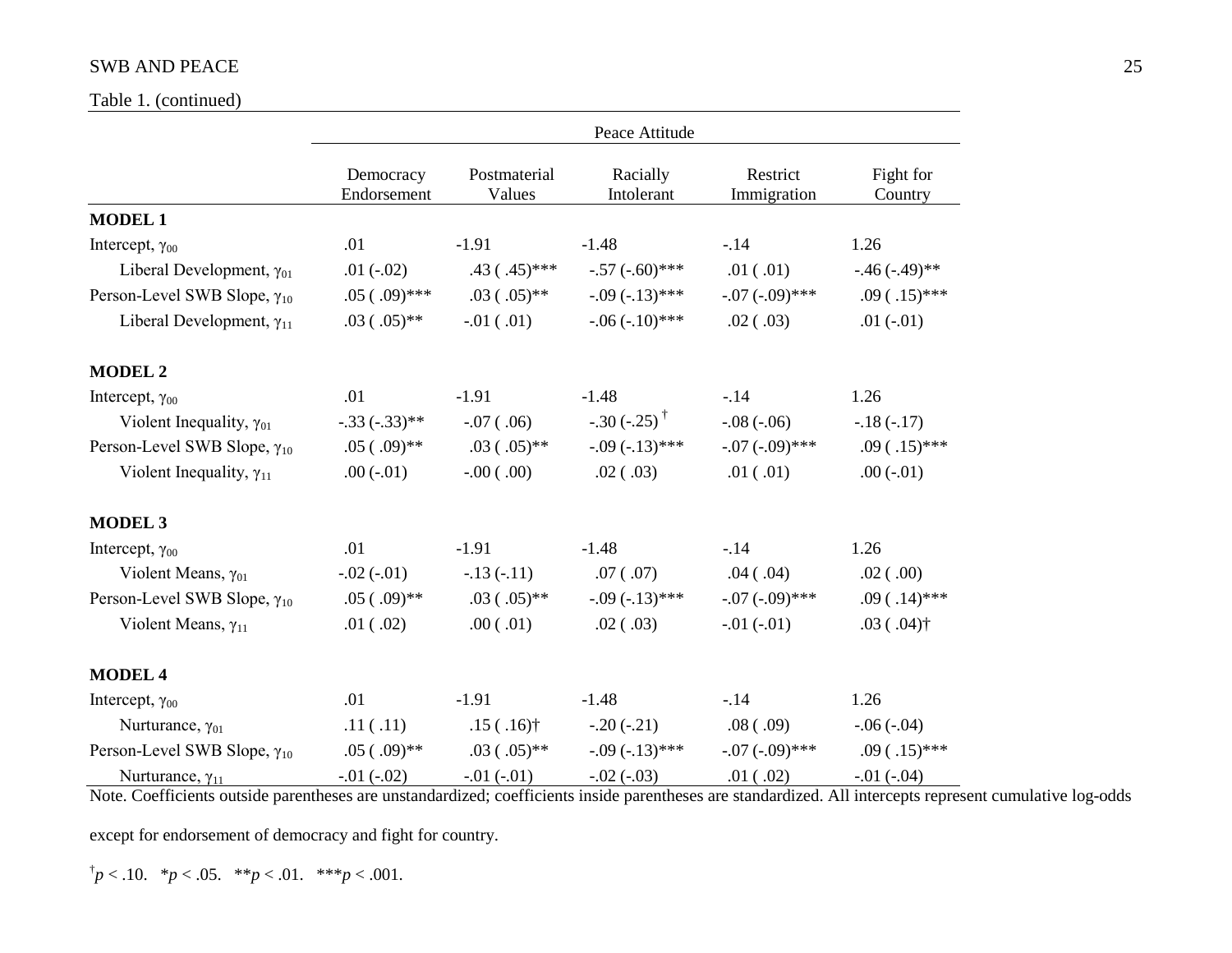# Table 2.

# Hierarchical Models Predicting Attitudes from Person-Level SWB and Nation-Level SWB and GDP

|                                       | Peace Attitude                 |                             |                                      |                          |                          |
|---------------------------------------|--------------------------------|-----------------------------|--------------------------------------|--------------------------|--------------------------|
|                                       | Confidence in<br>Civil Service | Confidence in<br>Parliament | Confidence in<br><b>Armed Forces</b> | Army Rule<br>Endorsement | Autocracy<br>Endorsement |
| <b>MODEL 5</b>                        |                                |                             |                                      |                          |                          |
| Intercept, $\gamma_{00}$              | $-.25$                         | $-.44$                      | .54                                  | $-2.06$                  | $-.85$                   |
| GDP Per Capita, $\gamma_{01}$         | $-16(-14)$                     | $-.17(-.14)$                | $-47$ ( $-38$ )**                    | $-.85$ ( $-.70$ )***     | $-.39(-.33)$ **          |
| Person-Level SWB Slope, $\gamma_{10}$ | $.12(.17)$ ***                 | $.11(.17)$ ***              | $.10(.13)$ ***                       | $-.02(-.03)$             | $-.02(-.03)$             |
| GDP Per Capita, $\gamma_{11}$         | $-.00(-.00)$                   | .00(.01)                    | $.04$ ( $.04$ )**                    | $-0.02(-0.02)$           | $-.03(-03)$ †            |
| <b>MODEL 6</b>                        |                                |                             |                                      |                          |                          |
| Intercept, $\gamma_{00}$              | $-.25$                         | $-.44$                      | .54                                  | $-2.06$                  | $-.85$                   |
| Nation-Level SWB, $\gamma_{01}$       | $-0.00(0.00)$                  | .02(.02)                    | $-48$ ( $-32$ )**                    | $-.62 (-.42)$ **         | $-.45$ ( $-.31$ )**      |
| Person-Level SWB Slope, $\gamma_{10}$ | $.12(.17)$ ***                 | $.11(.17)$ ***              | $.09(.13)$ ***                       | $-.02(-.03)$             | $-.02(-.03)$             |
| Nation-Level SWB, $\gamma_{11}$       | $-.02(-.02)$                   | $-0.01(-0.01)$              | $.05(.05)$ **                        | $-0.01(-0.01)$           | $-.02(-.01)$             |
| <b>MODEL 7</b>                        |                                |                             |                                      |                          |                          |
| Intercept, $\gamma_{00}$              | $-.25$                         | $-.44$                      | .54                                  | $-2.06$                  | $-.85$                   |
| GDP Per Capita, $\gamma_{01}$         | $-.36(-.31)$ †                 | $-.43(-.36)$ †              | $-40$ ( $-33$ ) <sup>†</sup>         | $-1.08(-.88)$ ***        | $-.26(-.22)$             |
| Nation-Level SWB, $\gamma_{02}$       | .33(.23)                       | .41(.29)                    | $-.11(-.07)$                         | .37(.23)                 | $-.21(-.14)$             |
| Person-Level SWB Slope, $\gamma_{10}$ | $.12(.17)$ ***                 | $.11(.17)$ ***              | $.09(.13)$ ***                       | $-.02(-.03)$             | $-.02(-.03)$             |
| GDP Per Capita, $\gamma_{11}$         | $.02$ ( $.03$ )                | $.02$ ( $.02$ )             | .01(.01)                             | $-.03(-03)$              | $-.03(-04)$              |
| Nation-Level SWB, $\gamma_{12}$       | $-0.04(-0.04)$                 | $-.02(-.03)$                | $.04(.05)$ †                         | .02(.02)                 | .00(0.02)                |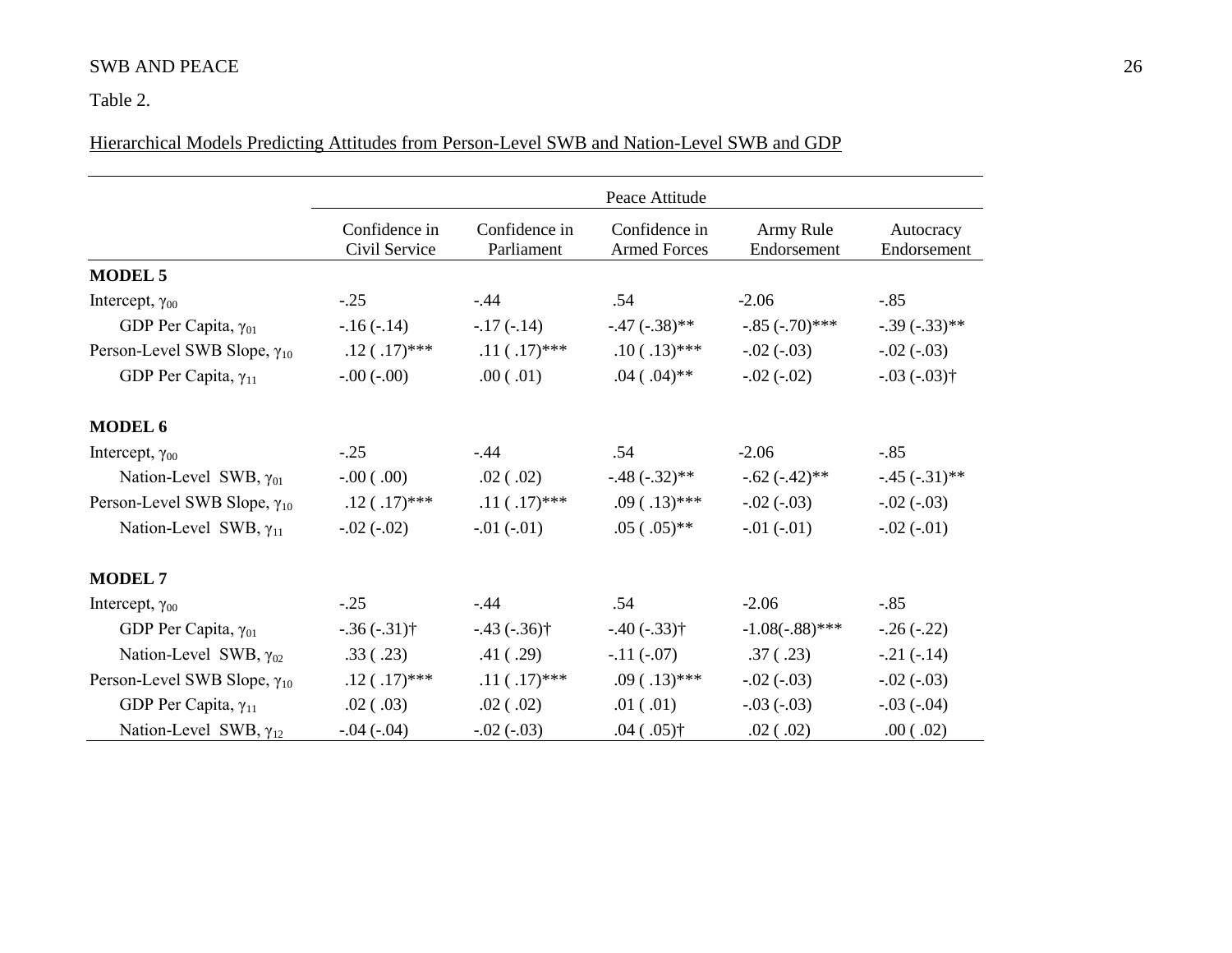### Table 2 (continued)

|                                       | Peace Attitude           |                        |                        |                         |                      |
|---------------------------------------|--------------------------|------------------------|------------------------|-------------------------|----------------------|
|                                       | Democracy<br>Endorsement | Postmaterial<br>Values | Racially<br>Intolerant | Restrict<br>Immigration | Fight for<br>Country |
| <b>MODEL 5</b>                        |                          |                        |                        |                         |                      |
| Intercept, $\gamma_{00}$              | .01                      | $-1.91$                | $-1.48$                | $-14$                   | 1.26                 |
| GDP Per Capita, $\gamma_{01}$         | .09(.08)                 | $.61(.51)$ ***         | $-.69(-.58)$ ***       | $-.00(-.01)$            | $-.57$ ( $-.44$ )**  |
| Person-Level SWB Slope, $\gamma_{10}$ | $.05$ ( $.09$ )***       | $.03$ ( $.05$ )**      | $-0.09(-13)$ ***       | $-0.07(-0.09)$ ***      | $.09(.15)$ ***       |
| GDP Per Capita, $\gamma_{11}$         | $.03$ (.03) <sup>†</sup> | $-.02(-.02)$           | $-0.09(-11)$ ***       | $.04$ (.04)*            | $.01(-.01)$          |
| MODEL 6                               |                          |                        |                        |                         |                      |
| Intercept, $\gamma_{00}$              | .01                      | $-1.91$                | $-1.48$                | $-.14$                  | 1.26                 |
| Nation-Level SWB, $\gamma_{01}$       | $.25(.17)$ †             | $.76(.51)$ ***         | $-.70(-.48)$ ***       | $-.02(-.02)$            | $-.34(-.18)$         |
| Person-Level SWB Slope, $\gamma_{10}$ | $.05$ ( $.08$ )**        | $.03$ ( $.05$ )**      | $-0.09(-13)$ ***       | $-0.06(-0.09)$ ***      | $.09(.14)$ ***       |
| Nation-Level SWB, $\gamma_{11}$       | $-.00(-.01)$             | $-0.04(-0.04)$ *       | $-.07(-.07)*$          | $.06$ ( $.06$ )***      | $-0.01(-0.03)$       |
| <b>MODEL 7</b>                        |                          |                        |                        |                         |                      |
| Intercept, $\gamma_{00}$              | .01                      | $-1.91$                | $-1.48$                | $-.14$                  | 1.26                 |
| GDP Per Capita, $\gamma_{01}$         | $-.14(-.12)$             | $.33(.28)$ **          | $-.61(-.51)$ **        | .02(.02)                | $-.75$ ( $-.61$ )**  |
| Nation-Level SWB, $\gamma_{02}$       | $.38(.26)$ †             | $.45(.31)$ **          | $-.14(-.09)$           | $-.04 (-04)$            | .30(.25)             |
| Person-Level SWB Slope, $\gamma_{10}$ | $.05$ ( $.08$ )***       | $.03$ ( $.05$ )**      | $-.09(-.13)$ ***       | $-.06(-.09)$ ***        | $.09(.15)$ ***       |
| GDP Per Capita, $\gamma_{11}$         | $.07$ (.09)**            | .01(.01)               | $-.10(-.12)$ **        | $-.01(-.00)$            | .03(.02)             |
| Nation-Level SWB, $\gamma_{12}$       | $-.07 (-.08)$ **         | $-0.05(-0.05)$ †       | .02(.02)               | $.07$ ( $.07$ )**       | $-.03(-.04)$         |

*Note*. Coefficients outside parentheses are unstandardized; coefficients inside parentheses are standardized. All intercepts represent cumulative log-odds

except for endorsement of democracy and fight for country.

 $\phi^{\dagger} p < .10.$  \* $p < .05.$  \*\* $p < .01.$  \*\*\* $p < .001.$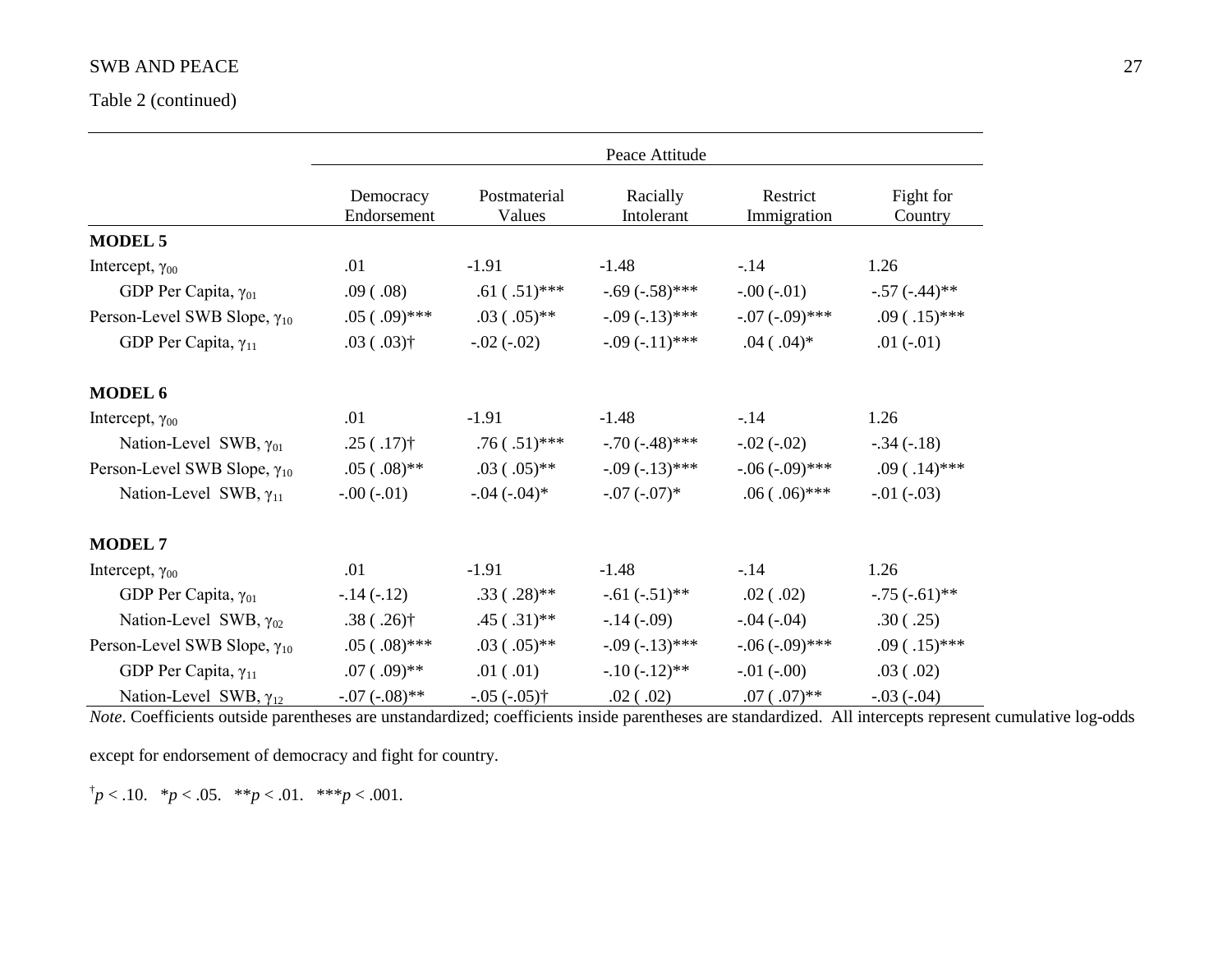# Table 3.

# Probability of Having Various Peace Attitudes as a Function of Person-Level SWB and Nation-

### Level Moderators

|                           |                          |                    | Person-Level SWB <sup>b</sup> |        |  |
|---------------------------|--------------------------|--------------------|-------------------------------|--------|--|
|                           | Nation-Level             |                    | Unhappy                       | Happy  |  |
| <b>Criterion Variable</b> | Moderator                | Level <sup>a</sup> | Person                        | Person |  |
| Confidence in             | Violent Inequality High  |                    | 33                            | 38     |  |
| Parliament                |                          | Low                | 39                            | 48     |  |
|                           | Nurturance High          |                    | 37                            | 42     |  |
|                           |                          | Low                | 35                            | 44     |  |
| Confidence in             | Violent Inequality High  |                    | 37                            | 43     |  |
| Civil Service             |                          | Low                | 43                            | 52     |  |
| Autocracy                 | Liberal Development High |                    | 27                            | 24     |  |
| Endorsement               |                          | Low                | 35                            | 35     |  |
| Democracy                 | Liberal Development High |                    | 48                            | 53     |  |
| Endorsement <sup>c</sup>  |                          | Low                | 50                            | 51     |  |
|                           | GDP (Model 7) High       |                    | 44                            | 51     |  |
|                           |                          | Low                | 54                            | 53     |  |
|                           |                          |                    |                               |        |  |
|                           | SWB (Model 7) High       |                    | 57                            | 57     |  |
|                           |                          | Low                | 41                            | 47     |  |
|                           |                          |                    |                               |        |  |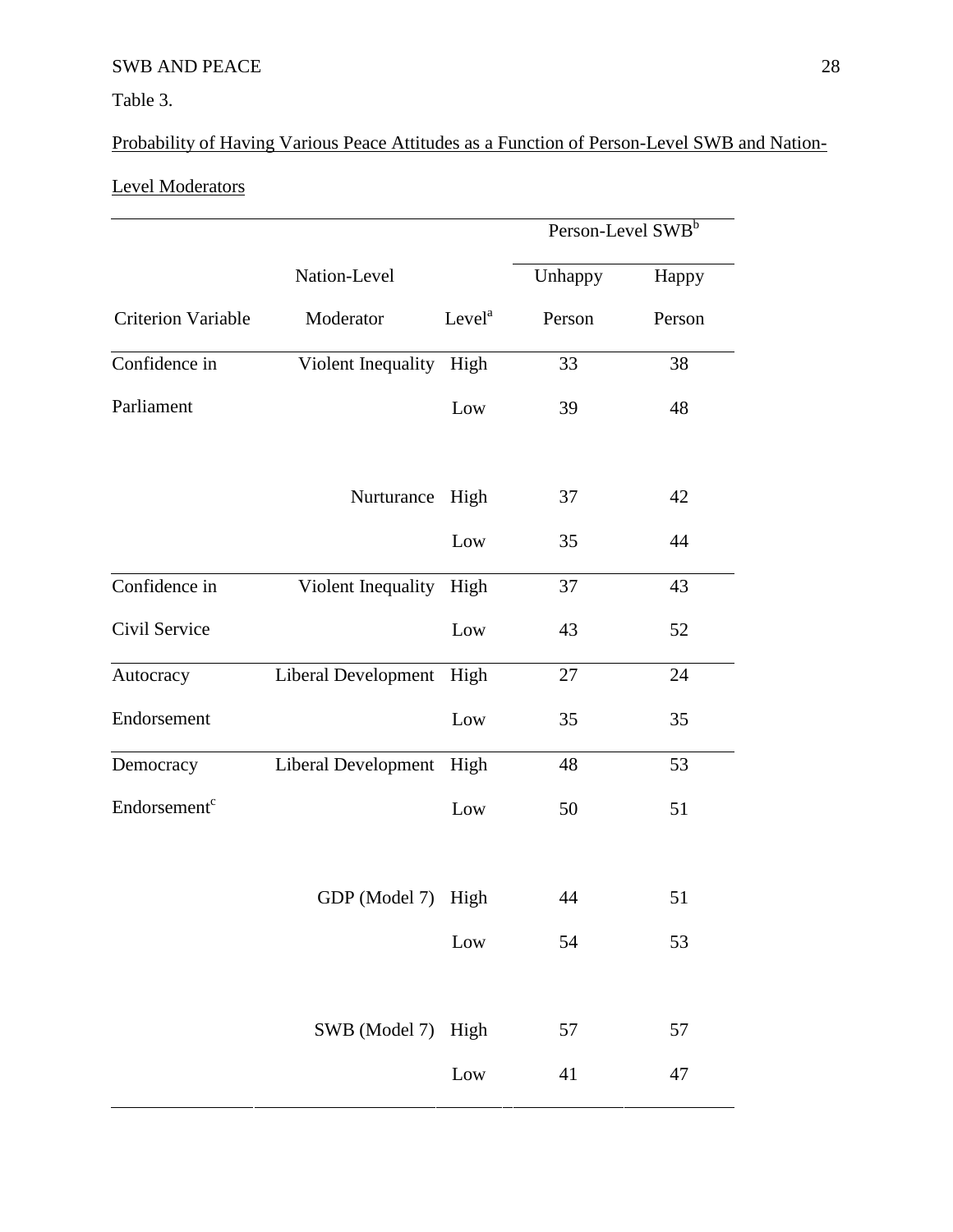### Table 3 (continued)

|                           |                            | Person-Level SWB <sup>b</sup> |         |        |
|---------------------------|----------------------------|-------------------------------|---------|--------|
|                           | Nation-Level               |                               | Unhappy | Happy  |
| <b>Criterion Variable</b> | Moderator                  | Level <sup>a</sup>            | Person  | Person |
| Racially Intolerant       | <b>Liberal Development</b> | High                          | 13      | 9      |
|                           |                            | Low                           | 30      | 29     |
|                           | GDP (Model 7)              | High                          | 15      | 10     |
|                           |                            | Low                           | 28      | 27     |
| Restrict                  | SWB (Model 7)              | High                          | 46      | 45     |
| Immigration               |                            | Low                           | 51      | 44     |

*Note.* Except where noted, values represent the cumulative probability of giving an affirmative response.

<sup>a</sup>High levels represent countries that were 1 SD above the grand mean of the nation-level

predictor. Low levels countries that were 1 SD below the mean.

<sup>b</sup>Unhappy persons were 1 SD below the grand mean of person-level SWB. Happy persons were 1

SD above the grand mean.

<sup>c</sup>Values represent the probability of giving the *strongest* endorsement ( $1 = \text{very good}$ ).